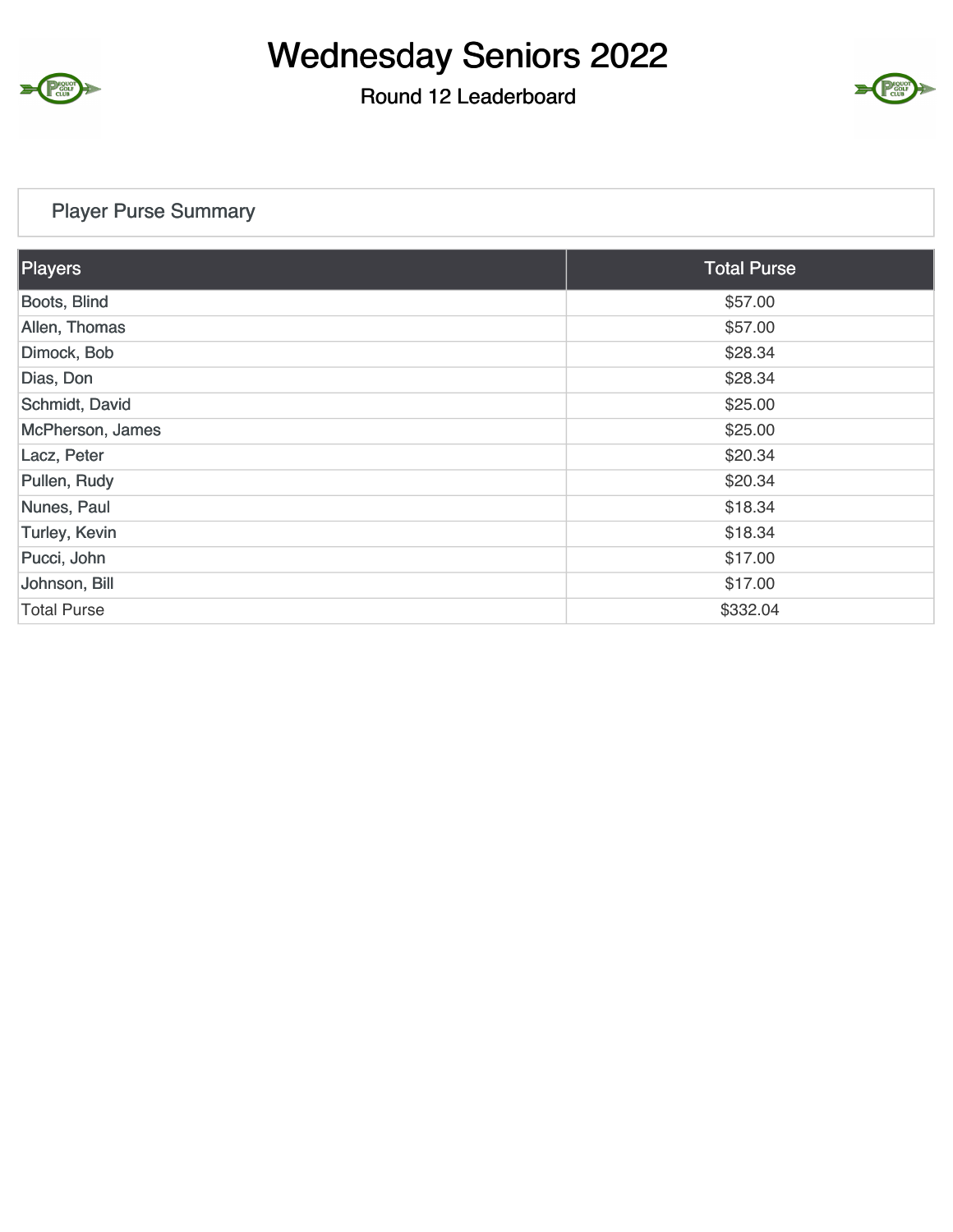

### Round 12 Leaderboard



#### Better Ball of Two 6/22

| Pos.                     | <b>Players</b>                                                |                                                             |                |   |   |               |   |                |   |                |               |                |                                 |    |                | To Par<br><b>Net</b> |               |    | <b>Total</b><br><b>Net</b> |                |    | <b>Purse</b> |    |
|--------------------------|---------------------------------------------------------------|-------------------------------------------------------------|----------------|---|---|---------------|---|----------------|---|----------------|---------------|----------------|---------------------------------|----|----------------|----------------------|---------------|----|----------------------------|----------------|----|--------------|----|
| 1                        | Schmidt, David + McPherson, James<br>Pequot Golf Club         |                                                             |                |   |   |               |   |                |   |                |               |                |                                 |    |                | -9                   |               |    | 61                         |                |    | \$50.00      |    |
| $\overline{c}$           | Pucci, John + Johnson, Bill<br>Pequot Golf Club               |                                                             |                |   |   |               |   |                |   |                |               |                |                                 |    |                | -8                   |               |    | 62                         |                |    | \$34.00      |    |
| 3                        | Dias, Don + Dimock, Bob<br>Pequot Golf Club                   |                                                             |                |   |   |               |   |                |   |                |               |                |                                 |    |                | $-7$                 |               |    | 63                         |                |    | \$20.00      |    |
| T <sub>4</sub>           | Pullen, Rudy + Lacz, Peter<br><b>Pequot Golf Club</b>         |                                                             |                |   |   |               |   |                |   |                |               |                |                                 |    |                | $-6$                 |               |    | 64                         |                |    | \$4.00       |    |
| <b>T4</b>                | Allen, Thomas + Boots, Blind<br>Pequot Golf Club              |                                                             |                |   |   |               |   |                |   |                |               |                |                                 |    |                | $-6$                 |               |    | 64                         |                |    | \$4.00       |    |
| 6                        | Smyth, Paul + Wright, Leonard<br>Pequot Golf Club             |                                                             |                |   |   |               |   |                |   |                |               |                |                                 |    |                | $-5$                 |               |    | 65                         |                |    | \$0.00       |    |
| T7                       | <b>Pequot Golf Club</b>                                       | Banks, George + Bailey, Blind                               |                |   |   |               |   |                |   |                |               |                |                                 |    |                |                      |               |    | 66                         |                |    | \$0.00       |    |
| T7                       | <b>Pequot Golf Club</b>                                       |                                                             |                |   |   |               |   |                |   |                |               |                |                                 |    |                |                      |               |    | 66                         |                |    | \$0.00       |    |
| T <sub>9</sub>           | Pequot Golf Club                                              | Coogan, Ed + Wildes, Kevin<br>Farwell, David + Woods, Steve |                |   |   |               |   |                |   |                |               |                |                                 |    |                |                      |               |    | 67                         |                |    | \$0.00       |    |
| T <sub>9</sub>           | Bone, Robert + Nunes, Blind<br><b>Pequot Golf Club</b>        |                                                             |                |   |   |               |   |                |   |                |               |                |                                 |    |                | $-3$                 |               |    | 67                         |                |    | \$0.00       |    |
| <b>T11</b>               | Warner, Mal + Pelt, John<br>Pequot Golf Club                  |                                                             |                |   |   |               |   |                |   |                |               |                |                                 |    |                | $-2$                 |               |    | 68                         |                |    | \$0.00       |    |
| <b>T11</b>               | Reynolds, Richard + Petardi, James<br><b>Pequot Golf Club</b> |                                                             |                |   |   |               |   |                |   |                |               |                |                                 |    |                | $-2$                 |               |    | 68                         |                |    | \$0.00       |    |
| <b>T11</b>               | Giannelli, Tom + Bailey, Dean<br>Pequot Golf Club             |                                                             |                |   |   |               |   |                |   |                |               |                |                                 |    |                | $-2$                 |               |    | 68                         |                |    | \$0.00       |    |
| T <sub>14</sub>          | Turley, Kevin + Nunes, Paul<br><b>Pequot Golf Club</b>        |                                                             |                |   |   |               |   |                |   |                |               |                |                                 |    |                | $-1$                 |               |    | 69                         |                |    | \$0.00       |    |
| T <sub>14</sub>          | Towle, Brad + Boots, Bill<br>Pequot Golf Club                 |                                                             |                |   |   |               |   |                |   |                |               |                |                                 |    |                | $-1$                 |               |    | 69                         |                |    | \$0.00       |    |
| 16                       | Barry, Jeff + Petardi, Blind<br><b>Pequot Golf Club</b>       |                                                             |                |   |   |               |   |                |   |                |               |                |                                 |    |                | $+1$                 |               |    | 71                         |                |    | \$0.00       |    |
|                          |                                                               |                                                             |                |   |   |               |   |                |   |                |               |                | Total Purse Allocated: \$112.00 |    |                |                      |               |    |                            |                |    |              |    |
|                          |                                                               |                                                             |                |   |   |               |   |                |   | <b>Strokes</b> |               |                |                                 |    |                |                      |               |    |                            |                |    |              |    |
|                          |                                                               | 1                                                           | $\overline{2}$ | 3 | 4 | 5             | 6 | $\overline{7}$ | 8 | 9              | <b>Out</b> 10 |                | 11                              | 12 | 13             | 14                   | 15            | 16 | 17                         | 18             |    | In Total Net |    |
| Schmidt, David (14)      |                                                               | $\circled{4}$                                               | ④              | 5 | 4 | $\circled{4}$ | 3 | $\circled{4}$  | 5 | (3)            | 36            | $\overline{4}$ | 5                               | 3  | $\overline{7}$ | 5                    | $\circled{4}$ | 5  | $\circled{3}$              | $\overline{7}$ | 43 | 79           | 65 |
| McPherson, James<br>(15) |                                                               | 6                                                           | 5              | 5 | ④ | ③             | 3 | 5              | 5 | $\overline{4}$ | 40            | $\overline{5}$ | 6                               | 3  | $\circled{5}$  | 5                    | $\boxed{6}$   | 5  | 4                          | $\overline{7}$ | 46 | 86           | 71 |

Net Score  $3 \mid 3 \mid 4 \mid 3 \mid 2 \mid 3 \mid 4 \mid 2 \mid 27 \mid 4 \mid 4 \mid 3 \mid 4 \mid 4 \mid 3 \mid 4 \mid 2 \mid 6 \mid 34 \mid 61$ 

 $3$   $3$   $4$   $3$   $2$   $3$   $3$   $4$   $2$   $27$   $4$   $4$   $3$   $4$   $4$   $3$   $4$   $2$   $6$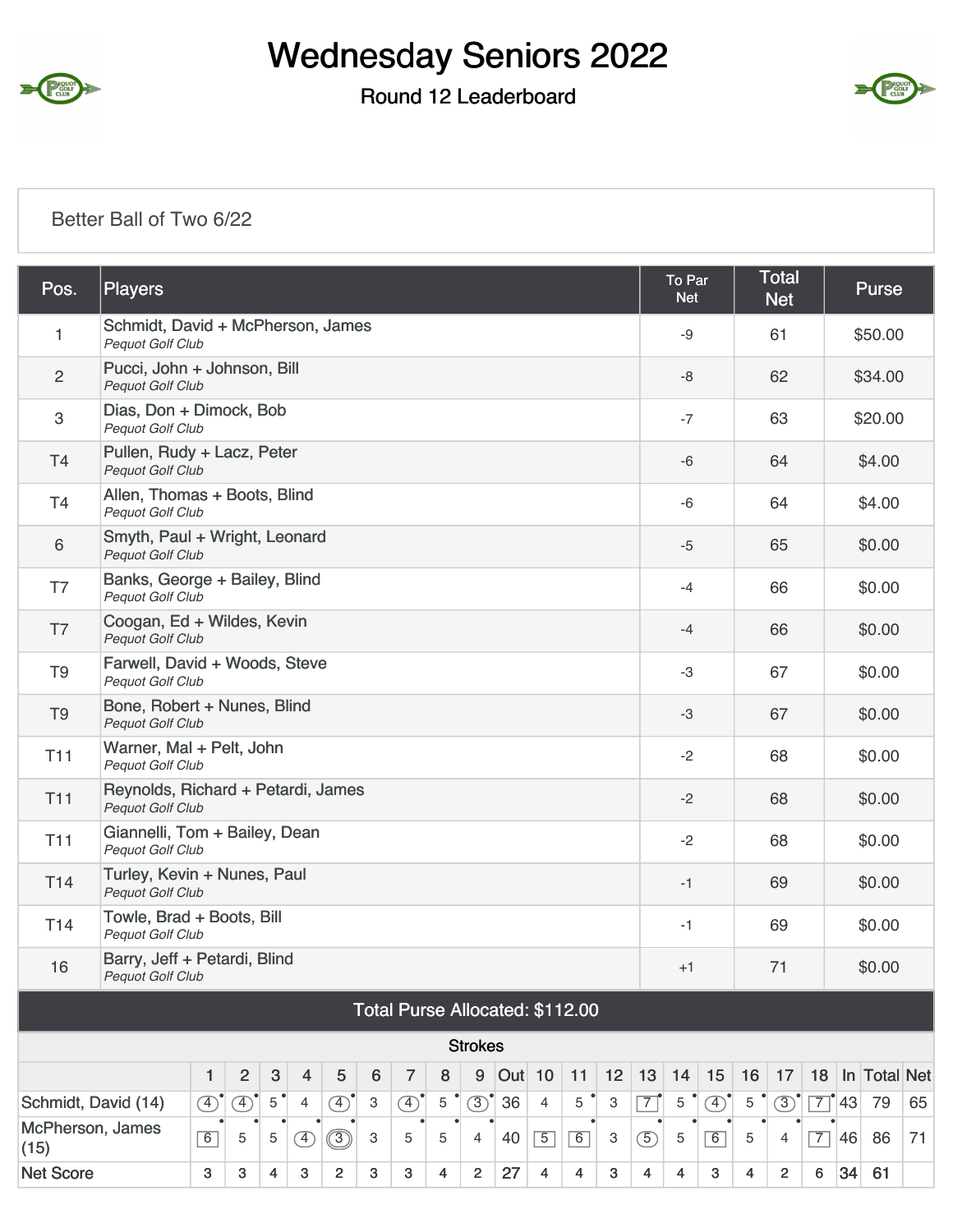

Round 12 Leaderboard



| To Par (net)         | -1                           | -1                           | 0                            | -1                           | $-2$           | 0              | -1             | 0                            | -1                      | $-7$     | 0                            | 0                            | 0              | -1             | 0                       | $-1$                         | 0                         | -1             | 1              | $-2$ | -9   |    |
|----------------------|------------------------------|------------------------------|------------------------------|------------------------------|----------------|----------------|----------------|------------------------------|-------------------------|----------|------------------------------|------------------------------|----------------|----------------|-------------------------|------------------------------|---------------------------|----------------|----------------|------|------|----|
| Pucci, John (13)     | 5                            | $\circledA$                  | $\overline{6}$               | $\overline{5}$               | $\overline{6}$ | $\overline{4}$ | $\overline{6}$ | $\left( \overline{4}\right)$ | $\overline{4}$          | 44       | $\overline{5}$               | 5                            | $\overline{4}$ | $\overline{7}$ | 5                       | $\left( \overline{4}\right)$ | $\boxed{8}$               | $\overline{4}$ | 6              | 48   | 92   | 79 |
| Johnson, Bill (18)   | 4                            | A)                           | $\left( \overline{4}\right)$ | 5                            | $\overline{7}$ | $\overline{5}$ | 5              | 5                            | 4                       | 43       | $\mathcal{F}$                | 5                            | $\circled{3}$  | 5              | 5                       | 5                            | A)                        | $\overline{4}$ | $\overline{5}$ | 40   | 83   | 65 |
| <b>Net Score</b>     | 3                            | 3                            | 3                            | 4                            | 5              | 4              | 4              | 3                            | 3                       | 32       | 3                            | 4                            | $\overline{2}$ | 4              | 4                       | 3                            | 3                         | 3              | 4              | 30   | 62   |    |
| To Par (net)         | -1                           | $-1$                         | $-1$                         | $\mathbf 0$                  | 1              | 1              | 0              | -1                           | $\mathbf 0$             | $-2$     | $-1$                         | $\mathbf 0$                  | $-1$           | $-1$           | 0                       | $-1$                         | $-1$                      | 0              | $-1$           | $-6$ | -8   |    |
| Dias, Don (13)       | 5                            | ම                            | 5                            | $\overline{4}$               | ③              | $\overline{4}$ | 5              | 6                            | 4                       | 39       | 4                            | 5                            | 3              | 6              | 5                       | $\overline{7}$               | 5                         | $\overline{4}$ | 6              | 45   | 84   | 71 |
| Dimock, Bob (18)     | 5                            | F)                           | 5                            | 5                            | 5              | $\overline{4}$ | $\overline{7}$ | 5                            | $\overline{4}$          | 44       | 5                            | 5                            | $\circled{3}$  | $\circled{5}$  | 5                       | 5                            | $\overline{6}$            | $\circled{3}$  | 6              | 43   | 87   | 69 |
| <b>Net Score</b>     | 4                            | 2                            | 4                            | 4                            | $\overline{2}$ | 3              | $\overline{4}$ | 4                            | 3                       | 30       | 4                            | 4                            | 2              | 4              | $\overline{\mathbf{4}}$ | 4                            | 4                         | $\overline{2}$ | 5              | 33   | 63   |    |
| To Par (net)         | 0                            | $-2$                         | 0                            | 0                            | $-2$           | $\Omega$       | $\mathbf 0$    | 0                            | $\mathbf 0$             | $-4$     | 0                            | 0                            | $-1$           | $-1$           | 0                       | $\mathbf 0$                  | 0                         | $-1$           | 0              | $-3$ | $-7$ |    |
| Pullen, Rudy (14)    | 5                            | $\bigoplus$                  | 5                            | $\overline{7}$               | 5              | $\overline{4}$ | 5              | 5                            | $\overline{4}$          | 44       | $\overline{5}$               | 5                            | 3              | $\mathcal{F}$  | 5                       | 5                            | 5                         | $\overline{3}$ | $\overline{7}$ | 43   | 87   | 73 |
| Lacz, Peter (19)     | $\sqrt{7}$                   | $\circledA$                  | $\left(4\right)$             | $\bigcirc$                   | $\overline{7}$ | $\overline{5}$ | $\overline{7}$ | 5                            | 4                       | 46       | $\overline{4}$               | 5                            | $\circled{3}$  | 6              | 5                       | $\overline{8}$               | $\overline{7}$            | $\overline{5}$ | $\overline{7}$ | 50   | 96   | 77 |
| <b>Net Score</b>     | 4                            | 3                            | 3                            | $\overline{c}$               | 4              | 4              | $\overline{4}$ | 4                            | 3                       | 31       | 3                            | 4                            | 2              | 4              | 4                       | 4                            | $\overline{4}$            | $\overline{2}$ | 6              | 33   | 64   |    |
| To Par (net)         | 0                            | $-1$                         | $-1$                         | $-2$                         | 0              | $\mathbf{1}$   | 0              | $\mathbf 0$                  | $\mathbf 0$             | $-3$     | $-1$                         | $\mathbf 0$                  | $-1$           | $-1$           | 0                       | 0                            | $\mathbf 0$               | $-1$           | 1              | $-3$ | $-6$ |    |
| Allen, Thomas (5)    | 4                            | $\circled{3}$                | $\left( \overline{4}\right)$ | $\overline{5}$               | $\circled{3}$  | $\overline{4}$ | 5              | $\left( \overline{4}\right)$ | 3                       | 35       | 4                            | $\overline{4}$               | $\circled{2}$  | $\overline{6}$ | $\circled{4}$           | $\overline{5}$               | $\circled{4}$             | $\overline{5}$ | F)             | 38   | 73   | 68 |
| Boots, Blind (17)    | 6                            | 6                            | 5                            | $\circledast$                | $\overline{7}$ | $\overline{5}$ | 5              | $\overline{7}$               | 4                       | 49       | $\overline{7}$               | $\overline{7}$               | 6              | 6              | 5                       | $\overline{6}$               | $\overline{7}$            | $\overline{5}$ | $\overline{7}$ | 56   | 105  | 88 |
| <b>Net Score</b>     | 4                            | 3                            | 3                            | 3                            | 3              | 4              | 4              | 3                            | 3                       | 30       | 4                            | 4                            | $\overline{2}$ | 5              | 3                       | 5                            | 3                         | 4              | $\overline{4}$ | 34   | 64   |    |
| To Par (net)         | 0                            | $-1$                         | $-1$                         | $-1$                         | $-1$           | 1              | 0              | $-1$                         | $\mathbf 0$             | $-4$     | 0                            | 0                            | $-1$           | 0              | $-1$                    | 1                            | $-1$                      | 1              | $-1$           | $-2$ | $-6$ |    |
| Smyth, Paul (14)     | 5                            | 5                            | $\left( \overline{4}\right)$ | 4                            | 5              | $\overline{4}$ | 6              | 5                            | $\overline{5}$          | 43       | $\overline{6}$               | 5                            | 3              | $\overline{5}$ | $\circled{4}$           | 5                            | $\overline{7}$            | $\overline{4}$ | $\overline{8}$ | 47   | 90   | 76 |
| Wright, Leonard (16) | $\circled{4}$                | 5                            | 5                            | $\left( \overline{4}\right)$ | 5              | $\overline{4}$ | $\overline{6}$ | 5                            | $\overline{5}$          | 43       | $\left( \overline{4}\right)$ | Ð                            | 3              | $\circledS$    | 5                       | $\overline{6}$               | A)                        | $\overline{4}$ | 6              | 41   | 84   | 68 |
| <b>Net Score</b>     | 3                            | 4                            | 3                            | 3                            | 4              | 4              | 5              | 4                            | $\overline{\mathbf{4}}$ | 34       | 3                            | 3                            | 3              | 4              | 3                       | 4                            | 3                         | 3              | 5              | 31   | 65   |    |
| To Par (net)         | -1                           | 0                            | $-1$                         | $-1$                         | 0              | 1              | 1.             | $\mathbf 0$                  | 1                       | $\bf{0}$ | $-1$                         | $-1$                         | 0              | $-1$           | $-1$                    | 0                            | $-1$                      | $\mathbf 0$    | 0              | $-5$ | $-5$ |    |
| Banks, George (11)   | 5                            | $\overline{4}$               | 5                            | $\overline{5}$               | 5              | $\overline{4}$ | 5              | 5                            | $\overline{4}$          | 42       | 4                            | 5                            | $\overline{4}$ | $\circled5$    | 5                       | $\overline{5}$               | 5                         | 3              | 6              | 42   | 84   | 73 |
| Bailey, Blind (17)   | $\overline{6}$               | $\left( \overline{4}\right)$ | $\overline{6}$               | 5                            | $\bigoplus$    | 3              | $\overline{7}$ | $\overline{6}$               | 4                       | 45       | $\left( \overline{4}\right)$ | 5                            | $\overline{6}$ | $\circled{5}$  | 5                       | 5                            | 5                         | $\overline{4}$ | 6              | 45   | 90   | 73 |
| <b>Net Score</b>     | 4                            | 3                            | $\overline{\mathbf{4}}$      | 4                            | 3              | $\overline{2}$ | 4              | 4                            | 3                       | 31       | 3                            | 4                            | 4              | 4              | 4                       | 4                            | 4                         | 3              | 5              | 35   | 66   |    |
| To Par (net)         | 0                            | $-1$                         | 0                            | $\mathbf 0$                  | $-1$           | $-1$           | 0              | 0                            | $\mathbf 0$             | $-3$     | $-1$                         | 0                            | 1              | -1             | 0                       | 0                            | 0                         | $\mathbf 0$    | 0              | $-1$ | $-4$ |    |
| Coogan, Ed (11)      | ④                            | 4                            | $\overline{6}$               | $\overline{4}$               | 5              | 3              | $\overline{6}$ | 5                            | $\overline{6}$          | 43       | 4                            | 5                            | 3              | 6              | $\overline{6}$          | 4                            | 5                         | 3              | 6              | 42   | 85   | 74 |
| Wildes, Kevin (13)   | $\left( \overline{4}\right)$ | 5                            | 5                            | 4                            | $\boxed{4}$    | $\overline{4}$ | 5              | 5                            | 4                       | 40       | $\overline{5}$               | $\left( \overline{4}\right)$ | 3              | $\overline{5}$ | 5                       | 5                            | 5                         | $\overline{4}$ | 6              | 42   | 82   | 69 |
| <b>Net Score</b>     | 3                            | 4                            | 4                            | 4                            | 3              | 3              | 4              | 4                            | 3                       | 32       | 4                            | 3                            | 3              | 4              | 4                       | 4                            | 4                         | 3              | 5              | 34   | 66   |    |
| To Par (net)         | $-1$                         | 0                            | 0                            | $\mathbf{0}$                 | $-1$           | 0              | 0              | 0                            | 0                       | $-2$     | $\mathbf{0}$                 | $-1$                         | 0              | $-1$           | 0                       | 0                            | 0                         | 0              | 0              | $-2$ | $-4$ |    |
| Farwell, David (10)  | 5                            | $\overline{4}$               | 5                            | $\overline{4}$               | $\overline{5}$ | 3              | 5              | 6                            | $\circled{3}$           | 40       | 4                            | $\circled{4}$                | $\overline{4}$ | $\overline{7}$ | 5                       | 4                            | $\circled{4}$             | $\overline{4}$ | 6              | 42   | 82   | 72 |
| Woods, Steve (15)    | $\boxed{6}$                  | 5                            | $\bigoplus$                  | $\circled{4}$                | 5              | $\overline{4}$ | $\overline{7}$ | 5                            | $\overline{4}$          | 44       | $\overline{5}$               | 5                            | $\boxed{5}$    | 6              | 5                       | 5                            | $\circled{4}$             | $\overline{5}$ | $\overline{7}$ | 47   | 91   | 76 |
| <b>Net Score</b>     | 4                            | 4                            | 3                            | 3                            | $\overline{4}$ | 3              | $\overline{4}$ | $\overline{4}$               | $\overline{2}$          | 31       | 4                            | 3                            | $\overline{4}$ | 5              | 4                       | 4                            | 3                         | 4              | 5              | 36   | 67   |    |
| To Par (net)         | 0                            | 0                            | $-1$                         | $-1$                         | 0              | 0              | 0              | 0                            | $-1$                    | $-3$     | 0                            | $-1$                         | 1              | 0              | 0                       | 0                            | $-1$                      | 1              | $\mathbf 0$    | 0    | $-3$ |    |
| Bone, Robert (11)    | 5                            | $\overline{6}$               | 5                            | $\overline{4}$               | $\bigoplus$    | 6              | 5              | 5                            | 4                       | 44       | $\overline{5}$               | 5                            | $\circled{2}$  | 6              | $\circled{4}$           | $\overline{4}$               | 5                         | $\overline{5}$ | 6              | 42   | 86   | 75 |
| Nunes, Blind (17)    | $\boxed{6}$                  | 5                            | $\overline{6}$               | $\circledA$                  | 5              | $\overline{5}$ | $\overline{7}$ | 6                            | $\overline{5}$          | 49       | 5                            | 5                            | $\overline{4}$ | 6              | $\overline{7}$          | 6                            | 6                         | 4              | $\overline{7}$ | 50   | 99   | 82 |
| <b>Net Score</b>     | 4                            | 4                            | $\overline{4}$               | 3                            | 3              | 4              | 4              | $\overline{4}$               | 3                       | 33       | 4                            | 4                            | $\overline{2}$ | 5              | 3                       | 4                            | 4                         | 3              | 5              | 34   | 67   |    |
| To Par (net)         | 0                            | 0                            | $\mathbf 0$                  | $-1$                         | $-1$           | $\mathbf{1}$   | 0              | $\mathbf 0$                  | $\mathbf{0}$            | $-1$     | $\mathbf{0}$                 | $\mathbf 0$                  | $-1$           | 0              | $-1$                    | 0                            | 0                         | $\mathbf 0$    | 0              | $-2$ | $-3$ |    |
| Warner, Mal (6)      | 4                            | $\overline{4}$               | 5                            | $\overline{4}$               | $\overline{5}$ | $\overline{4}$ | $\bigoplus$    | 5                            | 3                       | 38       | $\overline{4}$               | 5                            | $\sqrt{5}$     | 6              | 5                       | $\overline{4}$               | $\circled{4}$             | 3              | 6              | 42   | 80   | 74 |
| Pelt, John (23)      | 6                            | 5                            | $\overline{6}$               | 6                            | $\circled{4}$  | $\overline{6}$ | $\overline{7}$ | $6^{\circ}$                  | $\boxed{6}$             | 52       | 6                            | 5                            | $\overline{4}$ | 6              | $\overline{6}$          | 6                            | $\textcircled{\small{5}}$ | $\overline{4}$ | 6              | 48   | 100  | 77 |
| <b>Net Score</b>     | 4                            | 4                            | 4                            | 4                            | 3              | 4              | 3              | 4                            | 3                       | 33       | 4                            | 4                            | 3              | 5              | 4                       | 4                            | 3                         | 3              | 5              | 35   | 68   |    |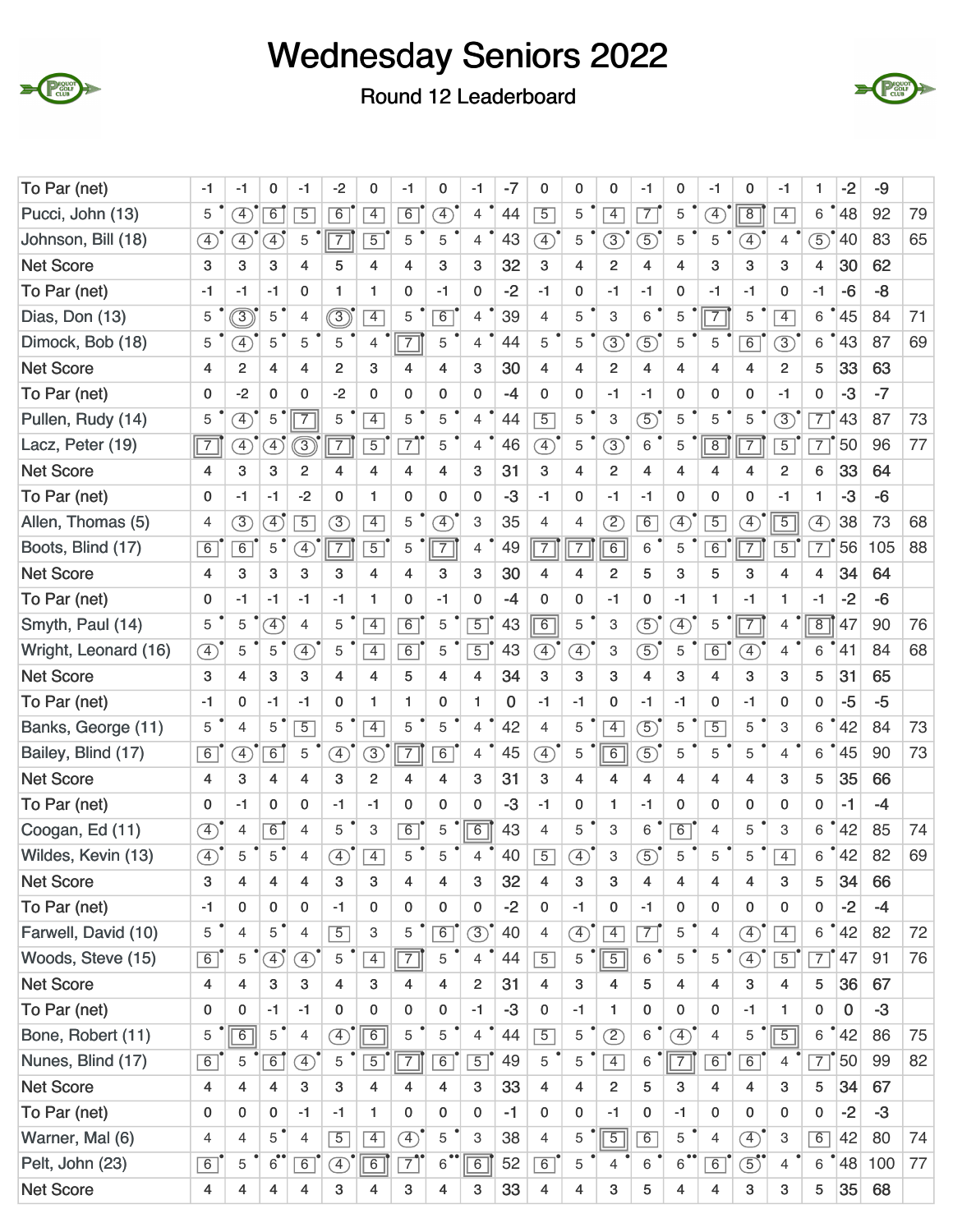





| To Par (net)          | $\mathbf 0$    | 0              | 0                            | 0              | $-1$           | 1              | $-1$           | 0                            | 0              | $-1$     | $\mathbf{0}$                 | 0                            | $\mathbf 0$    | 0                         | 0                            | 0              | $-1$                         | 0              | $\mathbf{0}$   | $-1$           | $-2$ |    |
|-----------------------|----------------|----------------|------------------------------|----------------|----------------|----------------|----------------|------------------------------|----------------|----------|------------------------------|------------------------------|----------------|---------------------------|------------------------------|----------------|------------------------------|----------------|----------------|----------------|------|----|
| Reynolds, Richard (8) | 4              | 4              | 5                            | $\overline{5}$ | $\overline{4}$ | $\overline{4}$ | $\overline{6}$ | 5                            | $\overline{5}$ | 42       | 4                            | $\overline{7}$               | $\overline{4}$ | $\boxed{4}$               | $\mathcal{F}$                | 4              | 5                            | 3              | $\circ$        | 40             | 82   | 74 |
| Petardi, James (15)   | 6              | 5              | $\left( \overline{4}\right)$ | 5              | 6              | $\overline{5}$ | $\overline{6}$ | $\left( \overline{4}\right)$ | 4              | 45       | $\overline{5}$               | $\overline{6}$               | 3              | 6                         | 5                            | $\overline{6}$ | 6                            | $\overline{6}$ | $\overline{7}$ | 50             | 95   | 80 |
| <b>Net Score</b>      | 4              | 4              | 3                            | $\overline{4}$ | 4              | 4              | 5              | 3                            | 3              | 34       | 4                            | 5                            | 3              | 4                         | 3                            | 4              | 4                            | 3              | 4              | 34             | 68   |    |
| To Par (net)          | $\mathbf{0}$   | 0              | $-1$                         | $\mathbf{0}$   | $\mathbf{0}$   | 1.             | 1.             | $-1$                         | $\mathbf 0$    | $\Omega$ | $\mathbf{0}$                 | 1                            | $\Omega$       | $-1$                      | $-1$                         | $\mathbf{0}$   | $\mathbf{0}$                 | $\mathbf{0}$   | $-1$           | $-2$           | $-2$ |    |
| Giannelli, Tom (14)   | 6              | 5              | 5                            | $\overline{4}$ | $\mathcal{F}$  | $\overline{4}$ | $\overline{7}$ | $\overline{7}$               | $\overline{5}$ | 47       | $\overline{4}$               | $\left( \overline{4}\right)$ | $\overline{4}$ | 6                         | 5                            | 5              |                              | $\overline{5}$ | $\mathcal{F}$  | 45             | 92   | 78 |
| Bailey, Dean (17)     | $\overline{6}$ | F)             | $\overline{6}$               | 5              | F)             | 3)             | $\overline{7}$ | $\overline{6}$               | 4              | 45       | $\left( \overline{4}\right)$ | 5                            | $\sqrt{6}$     | $\mathcal{F}$             | 5                            | 5              | 5                            | $\overline{4}$ | 6              | 45             | 90   | 73 |
| <b>Net Score</b>      | 5              | 3              | 4                            | $\overline{4}$ | 3              | $\overline{2}$ | 6              | 5                            | 3              | 35       | 3                            | 3                            | 4              | 4                         | 4                            | 4              | 4                            | 3              | 4              | 33             | 68   |    |
| To Par (net)          | 1              | $-1$           | $\mathbf{0}$                 | $\mathbf{0}$   | $-1$           | $-1$           | $\overline{2}$ | 1                            | $\mathbf{0}$   | 1        | $-1$                         | $-1$                         | 1              | $-1$                      | $\mathbf{0}$                 | $\Omega$       | $\mathbf{0}$                 | $\mathbf{0}$   | $-1$           | $-3$           | $-2$ |    |
| Turley, Kevin (10)    | 5              | 4              | $\overline{4}$               | 4              | $\overline{5}$ | $\overline{5}$ | 5              | 5                            | 4              | 41       | $\overline{6}$               | $\left( \overline{4}\right)$ | $\overline{4}$ | $\widehat{(\mathcal{A})}$ | 5                            | $\overline{5}$ | 5                            | $\overline{4}$ | $\overline{8}$ | 45             | 86   | 76 |
| Nunes, Paul (17)      | 6              | 5              | $\overline{6}$               | A)             | 5              | $\overline{5}$ | $\overline{7}$ | $\overline{6}$               | $\overline{5}$ | 49       | 5                            | 5                            | $\overline{4}$ | 6                         | $\overline{7}$               | 6              | $\overline{6}$               | $\overline{4}$ | $\overline{7}$ | 50             | 99   | 82 |
| <b>Net Score</b>      | 4              | 4              | 3                            | 3              | 4              | 4              | 4              | 4                            | 3              | 33       | 4                            | 3                            | 4              | 3                         | 4                            | 5              | 4                            | 3              | 6              | 36             | 69   |    |
| To Par (net)          | $\mathbf{0}$   | 0              | $-1$                         | $-1$           | $\mathbf{0}$   | 1              | 0              | $\Omega$                     | $\Omega$       | $-1$     | $\mathbf{0}$                 | -1                           | 1              | $-2$                      | 0                            | 1              | $\mathbf 0$                  | $\mathbf{0}$   | 1              | 0              | $-1$ |    |
| Towle, Brad (6)       | 4              | 4              | $\overline{4}$               | 4              | 4              | 3              | 5              | $\mathcal{F}$                | 3              | 35       | 4                            | $\left( \overline{4}\right)$ | $\overline{4}$ | 5                         | $\mathcal{F}$                | $\overline{5}$ | 5                            | $\overline{5}$ | $\overline{6}$ | 42             | 77   | 71 |
| Boots, Bill (17)      | 6              | $\overline{6}$ | 5                            | A)             | $\overline{7}$ | $\overline{5}$ | 5              | $\boxed{7}$                  | $\overline{4}$ | 49       | $\overline{7}$               | $\overline{7}$               | $\overline{6}$ | 6                         | 5                            | $\overline{6}$ | $\overline{\mathbf{17}}$     | $\overline{5}$ | $\overline{7}$ | 56             | 105  | 88 |
| <b>Net Score</b>      | 4              | 4              | 3                            | 3              | 4              | 3              | 4              | 3                            | 3              | 31       | 4                            | 3                            | 4              | 5                         | 3                            | 5              | 4                            | $\overline{4}$ | 6              | 38             | 69   |    |
| To Par (net)          | $\Omega$       | 0              | $-1$                         | $-1$           | $\mathbf{0}$   | $\Omega$       | $\mathbf{0}$   | $-1$                         | $\Omega$       | $-3$     | $\Omega$                     | -1                           | 1              | $\Omega$                  | $-1$                         | 1.             | $\mathbf 0$                  | 1              | 1              | $\overline{2}$ | $-1$ |    |
| Barry, Jeff (9)       | Ð              | 4              | 5                            | $\overline{4}$ | 4              | $\overline{5}$ | $\overline{6}$ | $\overline{6}$               | $\overline{4}$ | 42       | 4                            | 6                            | $\overline{4}$ | $\overline{6}$            | $\left( \overline{4}\right)$ | $\overline{5}$ | $\left( \overline{4}\right)$ | $\overline{5}$ | $\boxed{5}$    | 43             | 85   | 76 |
| Petardi, Blind (15)   | $\overline{6}$ | 5              | $\left( \overline{4}\right)$ | 5              | $\overline{6}$ | $\overline{5}$ | $\overline{6}$ | $\left( \overline{4}\right)$ | 4              | 45       | $\overline{5}$               | 6                            | 3              | 6                         | 5                            | $\overline{6}$ | $\overline{6}$               | $\overline{6}$ | $\overline{7}$ | 50             | 95   | 80 |
| <b>Net Score</b>      | 3              | 4              | 3                            | 4              | 4              | 5              | 5              | 3                            | 3              | 34       | 4                            | 5                            | 3              | 5                         | 3                            | 5              | 3                            | 5              | 4              | 37             | 71   |    |
| To Par (net)          | -1             | 0              | $-1$                         | $\Omega$       | $\Omega$       | $\mathfrak{p}$ | 1              | $-1$                         | $\Omega$       | $\Omega$ | 0                            | 1                            | $\Omega$       | $\Omega$                  | $-1$                         | 1              | $-1$                         | $\overline{2}$ | $-1$           | 1              | 1    |    |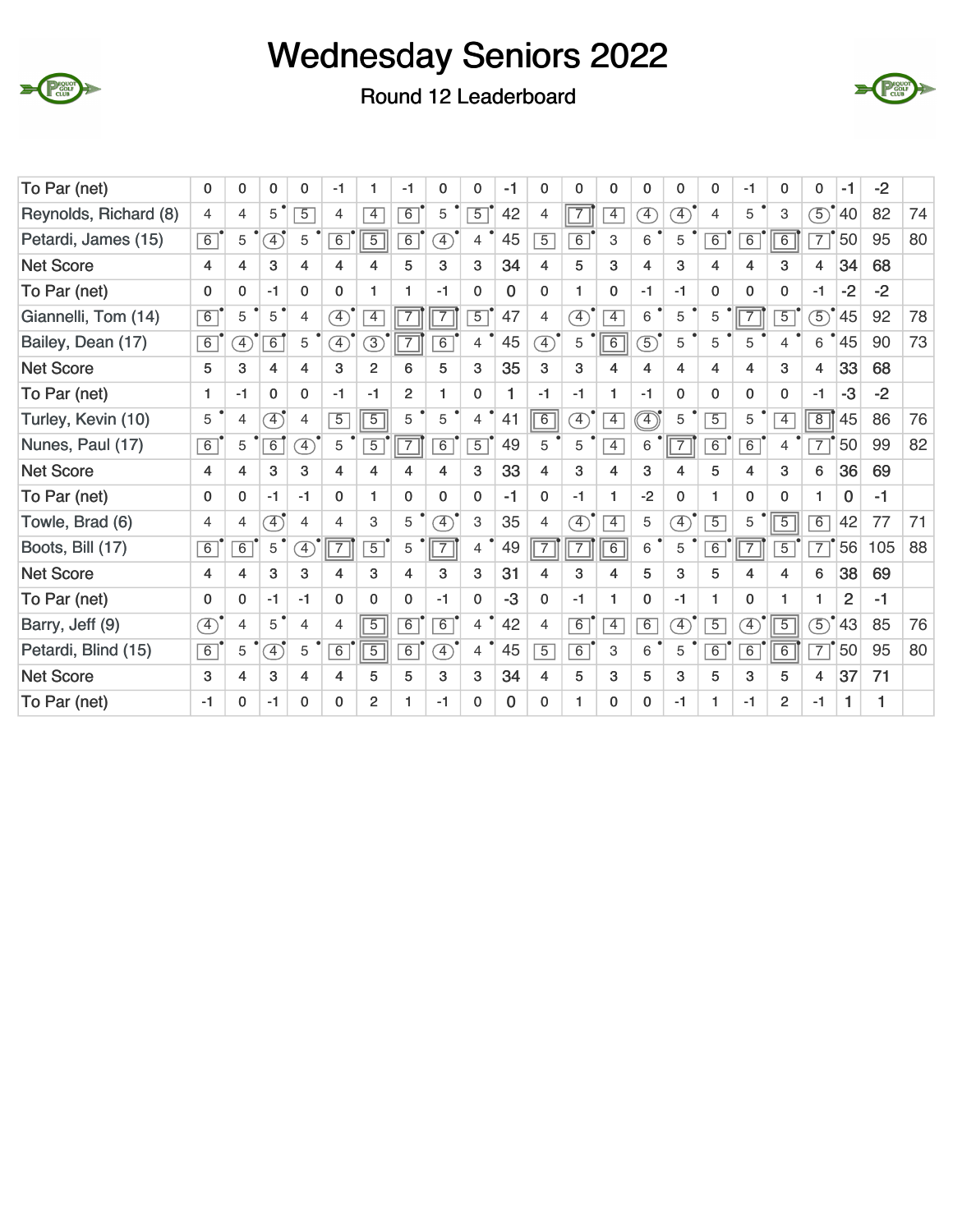

### Round 12 Leaderboard



#### Gross Skins - Gross Skins

| <b>Players</b>     |                                                                                                     |                              |  |                |                           |                              |                |                |                |                |                |                |                                                                          | <b>Skins</b>   |                |                                                          | <b>Purse</b> |                |                |                |                         | <b>Details</b>                                               |              |              |
|--------------------|-----------------------------------------------------------------------------------------------------|------------------------------|--|----------------|---------------------------|------------------------------|----------------|----------------|----------------|----------------|----------------|----------------|--------------------------------------------------------------------------|----------------|----------------|----------------------------------------------------------|--------------|----------------|----------------|----------------|-------------------------|--------------------------------------------------------------|--------------|--------------|
| Pequot Golf Club   |                                                                                                     | Allen, Thomas + Boots, Blind |  |                |                           |                              |                |                |                |                |                |                |                                                                          | 1              |                |                                                          | \$110.00     |                |                |                |                         | Birdie on 18                                                 |              |              |
|                    |                                                                                                     |                              |  |                |                           |                              |                |                |                |                |                |                | Total Purse Allocated: \$110.00                                          |                |                |                                                          |              |                |                |                |                         |                                                              |              |              |
| Hole               | Par                                                                                                 | Score                        |  |                |                           | Won                          |                |                |                |                |                |                |                                                                          |                |                |                                                          |              | <b>Tie</b>     |                |                |                         |                                                              |              |              |
| $\mathbf{1}$       | 4                                                                                                   | 4                            |  |                |                           |                              |                |                |                |                |                |                | Allen, Thomas + Boots, Blind, Barry, Jeff + Petardi, Blind and 7 other   |                |                |                                                          |              |                |                |                |                         |                                                              |              |              |
| 2                  | $\overline{4}$                                                                                      | 3                            |  |                |                           |                              |                |                |                |                |                |                |                                                                          |                |                |                                                          |              |                |                |                |                         | Allen, Thomas + Boots, Blind and Dias, Don + Dimock, Bob     |              |              |
| 3                  | $\overline{4}$                                                                                      | 4                            |  |                |                           |                              |                |                |                |                |                |                | Allen, Thomas + Boots, Blind, Barry, Jeff + Petardi, Blind and 4 other   |                |                |                                                          |              |                |                |                |                         |                                                              |              |              |
| 4                  | $\overline{4}$                                                                                      | 4                            |  |                |                           |                              |                |                |                |                |                |                | Allen, Thomas + Boots, Blind, Barry, Jeff + Petardi, Blind and 10 other  |                |                |                                                          |              |                |                |                |                         |                                                              |              |              |
| 5                  | 4                                                                                                   | 3                            |  |                |                           |                              |                |                |                |                |                |                | Allen, Thomas + Boots, Blind, Dias, Don + Dimock, Bob and 1 other        |                |                |                                                          |              |                |                |                |                         |                                                              |              |              |
| 6                  | 3                                                                                                   | 3                            |  |                |                           |                              |                |                |                |                |                |                | Banks, George + Bailey, Blind, Coogan, Ed + Wildes, Kevin and 4 other    |                |                |                                                          |              |                |                |                |                         |                                                              |              |              |
| 7                  | $\overline{4}$                                                                                      | 4                            |  |                |                           |                              |                |                |                |                |                |                |                                                                          |                |                | Schmidt, David + McPherson, James and Warner, Mal        |              |                |                |                |                         |                                                              |              |              |
| 8                  | $\overline{4}$                                                                                      | 4                            |  |                |                           |                              |                |                |                |                |                |                | Allen, Thomas + Boots, Blind, Barry, Jeff + Petardi, Blind and 2 other   |                |                |                                                          |              |                |                |                |                         |                                                              |              |              |
| 9                  | 3                                                                                                   | 3                            |  |                |                           |                              |                |                |                |                |                |                |                                                                          |                |                | Allen, Thomas + Boots, Blind, Farwell, David and 3 other |              |                |                |                |                         |                                                              |              |              |
| 10                 | $\overline{4}$                                                                                      | 4                            |  |                |                           |                              |                |                |                |                |                |                | Allen, Thomas + Boots, Blind, Banks, George + Bailey, Blind and 11 other |                |                |                                                          |              |                |                |                |                         |                                                              |              |              |
| 11                 | 4                                                                                                   | 4                            |  |                |                           |                              |                |                |                |                |                |                | Allen, Thomas + Boots, Blind, Coogan, Ed + Wildes, Kevin and 5 other     |                |                |                                                          |              |                |                |                |                         |                                                              |              |              |
| 12                 | 3                                                                                                   | 2                            |  |                |                           |                              |                |                |                |                |                |                |                                                                          |                |                |                                                          |              |                |                |                |                         | Allen, Thomas + Boots, Blind and Bone, Robert + Nunes, Blind |              |              |
| 13                 | 5                                                                                                   | 4                            |  |                |                           |                              |                |                |                |                |                |                |                                                                          |                |                | Reynolds, Richard and Turley, Kevin + Nunes, Paul        |              |                |                |                |                         |                                                              |              |              |
| 14                 | $\overline{4}$                                                                                      | 4                            |  |                |                           |                              |                |                |                |                |                |                | Allen, Thomas + Boots, Blind, Barry, Jeff + Petardi, Blind and 4 other   |                |                |                                                          |              |                |                |                |                         |                                                              |              |              |
| 15                 | $\overline{4}$                                                                                      | 4                            |  |                |                           |                              |                |                |                |                |                |                | Bone, Robert + Nunes, Blind, Coogan, Ed + Wildes, Kevin and 5 other      |                |                |                                                          |              |                |                |                |                         |                                                              |              |              |
| 16                 | $\overline{4}$                                                                                      | 4                            |  |                |                           |                              |                |                |                |                |                |                | Allen, Thomas + Boots, Blind, Barry, Jeff + Petardi, Blind and 4 other   |                |                |                                                          |              |                |                |                |                         |                                                              |              |              |
| 17                 | 3                                                                                                   | 3                            |  |                |                           |                              |                |                |                |                |                |                | Banks, George + Bailey, Blind, Coogan, Ed + Wildes, Kevin and 4 other    |                |                |                                                          |              |                |                |                |                         |                                                              |              |              |
| 18                 | 5                                                                                                   | 4                            |  |                |                           | Allen, Thomas + Boots, Blind |                |                |                |                |                |                |                                                                          |                |                |                                                          |              |                |                |                |                         |                                                              |              |              |
|                    |                                                                                                     |                              |  | 1              | $\overline{2}$            | 3                            | 4              | 5              | 6              | $\overline{7}$ | 8              | 9              | Out                                                                      | 10             | $\vert$ 11     | 12                                                       | 13           | 14             | 15             | 16             | 17                      | 18                                                           | $\ln$        | <b>Total</b> |
|                    |                                                                                                     |                              |  |                |                           |                              |                |                |                |                |                |                | Allen, Thomas + Boots, Blind                                             |                |                |                                                          |              |                |                |                |                         |                                                              |              |              |
| Boots, Blind       |                                                                                                     |                              |  | 6              | $6\phantom{1}6$           | 5                            | 4              | $\overline{7}$ | 5              | 5              | $\sqrt{7}$     | $\overline{4}$ | 0                                                                        | $\overline{7}$ | $\overline{7}$ | $\,6\,$                                                  | 6            | 5              | $\,6\,$        | $\overline{7}$ | $\sqrt{5}$              | $\binom{7}{ }$                                               | 1            | 1            |
| Allen, Thomas      |                                                                                                     |                              |  | $\overline{4}$ | 3                         | $\overline{4}$               | 5              | 3              | $\overline{4}$ | $\sqrt{5}$     | $\overline{4}$ | $\mathbf{3}$   | $\mathbf 0$                                                              | $\overline{4}$ | 4              | $\overline{c}$                                           | 6            | $\overline{4}$ | $\overline{5}$ | $\overline{4}$ | $\sqrt{5}$              | (4)                                                          | $\mathbf{1}$ | $\mathbf{1}$ |
| <b>Gross Score</b> |                                                                                                     |                              |  | 4              | $\ensuremath{\mathsf{3}}$ | $\overline{4}$               | $\overline{4}$ | 3              | 4              | $\overline{5}$ | $\overline{4}$ | $\mathbf{3}$   | $\mathbf 0$                                                              | $\overline{4}$ | 4              | $\overline{c}$                                           | 6            | $\overline{4}$ | 5              | $\overline{4}$ | 5                       | $\left(4\right)$                                             | $\mathbf{1}$ | $\mathbf{1}$ |
|                    |                                                                                                     |                              |  |                |                           |                              |                |                |                |                |                |                | Smyth, Paul + Wright, Leonard                                            |                |                |                                                          |              |                |                |                |                         |                                                              |              |              |
| Wright, Leonard    |                                                                                                     |                              |  | 4              | 5                         | $\sqrt{5}$                   | 4              | 5              | $\overline{4}$ | $\,$ 6 $\,$    | 5              | 5              | 0                                                                        | $\overline{4}$ | $\overline{4}$ | 3                                                        | 5            | 5              | $\,6$          | $\overline{4}$ | $\overline{4}$          | $6\,$                                                        | $\mathbf 0$  | 0            |
| Smyth, Paul        |                                                                                                     |                              |  | 5              | $\sqrt{5}$                | 4                            | 4              | 5              | $\overline{4}$ | 6              | 5              | 5              | $\mathbf{0}$                                                             | $\,6\,$        | 5              | 3                                                        | 5            | $\overline{4}$ | 5              | $\overline{7}$ | $\overline{4}$          | 8                                                            | $\mathbf 0$  | 0            |
|                    | <b>Gross Score</b><br>$\overline{\mathbf{4}}$<br>4<br>5<br>$\overline{4}$<br>5<br>$\,6\,$<br>5<br>4 |                              |  |                |                           |                              |                |                |                |                |                |                |                                                                          | 4              | 4              | 3                                                        | 5            | 4              | 5              | $\overline{4}$ | $\overline{\mathbf{4}}$ | 6                                                            | $\pmb{0}$    | $\pmb{0}$    |
|                    |                                                                                                     |                              |  |                |                           |                              |                |                |                |                |                |                | Turley, Kevin + Nunes, Paul                                              |                |                |                                                          |              |                |                |                |                         |                                                              |              |              |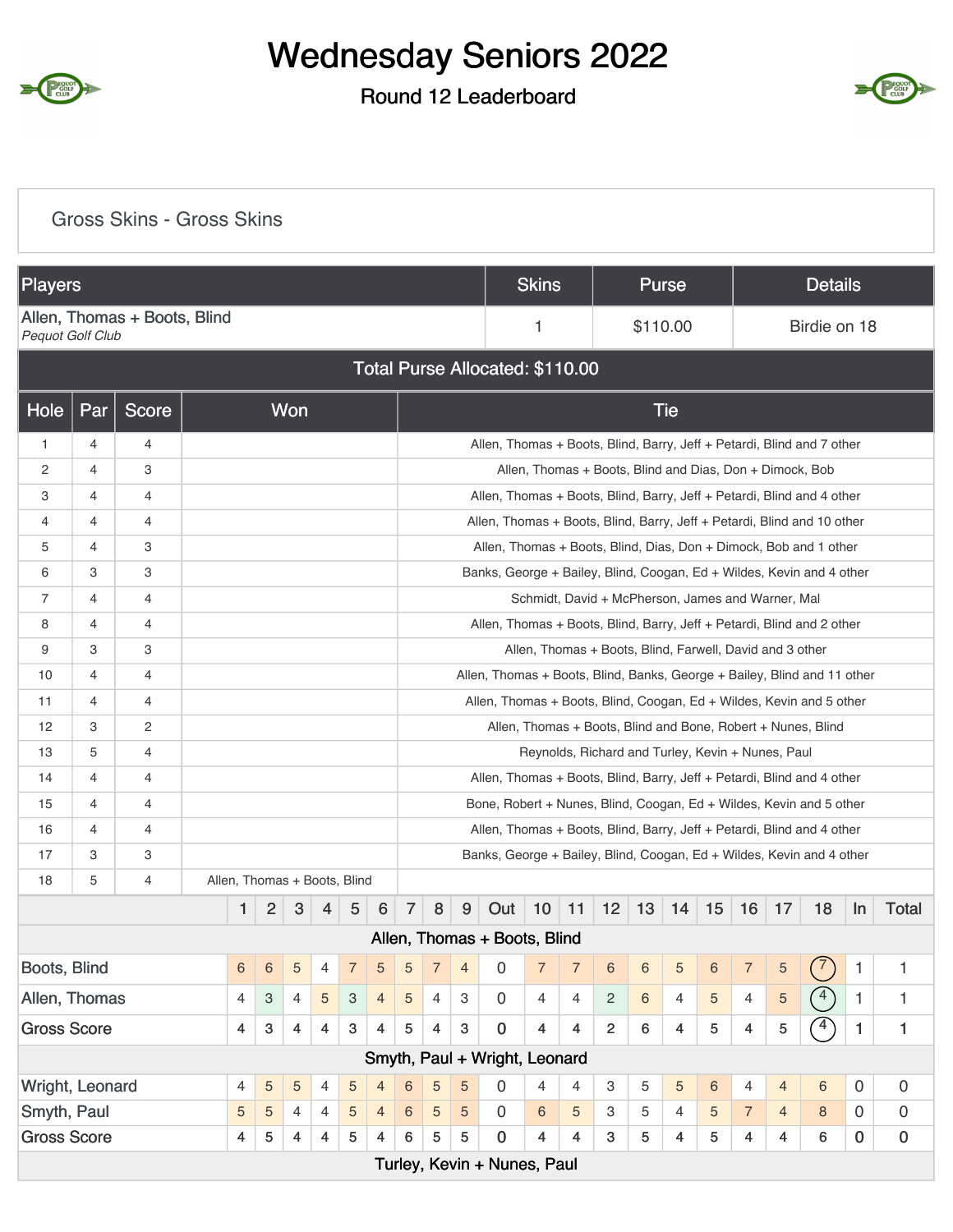





| Nunes, Paul          | 6                       | 5                       | 6              | 4                       | 5                         | 5              | $\overline{7}$          | $6\phantom{1}6$ | 5                       | 0                                 | 5                       | 5                       | $\overline{4}$            | 6              | $\overline{7}$ | $6\phantom{1}6$         | $\,6$          | $\overline{4}$  | $\overline{7}$ | $\mathsf{O}\xspace$ | $\boldsymbol{0}$    |
|----------------------|-------------------------|-------------------------|----------------|-------------------------|---------------------------|----------------|-------------------------|-----------------|-------------------------|-----------------------------------|-------------------------|-------------------------|---------------------------|----------------|----------------|-------------------------|----------------|-----------------|----------------|---------------------|---------------------|
| <b>Turley, Kevin</b> | 5                       | 4                       | 4              | 4                       | 5                         | 5              | 5                       | $\sqrt{5}$      | $\overline{4}$          | 0                                 | 6                       | 4                       | $\overline{4}$            | $\overline{4}$ | 5              | 5                       | 5              | $\overline{4}$  | 8              | 0                   | $\mathbf 0$         |
| <b>Gross Score</b>   | 5                       | 4                       | $\overline{4}$ | 4                       | 5                         | 5              | 5                       | 5               | $\overline{4}$          | $\mathbf 0$                       | 5                       | $\overline{\mathbf{4}}$ | $\overline{4}$            | 4              | 5              | 5                       | 5              | 4               | $\overline{7}$ | $\pmb{0}$           | $\pmb{0}$           |
|                      |                         |                         |                |                         |                           |                |                         |                 |                         | Pucci, John + Johnson, Bill       |                         |                         |                           |                |                |                         |                |                 |                |                     |                     |
| Johnson, Bill        | $\overline{4}$          | 4                       | 4              | 5                       | $\overline{7}$            | 5              | 5                       | 5               | $\overline{4}$          | $\Omega$                          | $\overline{4}$          | 5                       | 3                         | 5              | 5              | 5                       | $\overline{4}$ | $\overline{4}$  | 5              | 0                   | 0                   |
| Pucci, John          | 5                       | $\overline{4}$          | 6              | 5                       | $6\,$                     | $\overline{4}$ | 6                       | 4               | $\overline{4}$          | $\Omega$                          | 5                       | 5                       | $\overline{4}$            | $\overline{7}$ | 5              | 4                       | $\,8\,$        | $\overline{4}$  | 6              | $\mathbf 0$         | 0                   |
| <b>Gross Score</b>   | 4                       | 4                       | 4              | 5                       | $\,6\,$                   | 4              | 5                       | $\overline{4}$  | 4                       | $\overline{0}$                    | $\overline{\mathbf{4}}$ | 5                       | 3                         | 5              | 5              | $\overline{\mathbf{4}}$ | $\overline{4}$ | 4               | 5              | $\mathbf 0$         | $\pmb{0}$           |
|                      |                         |                         |                |                         |                           |                |                         |                 |                         | Farwell, David                    |                         |                         |                           |                |                |                         |                |                 |                |                     |                     |
| Farwell, David       | $\sqrt{5}$              | 4                       | 5              | 4                       | 5                         | 3              | $\sqrt{5}$              | 6               | 3                       | 0                                 | 4                       | $\overline{4}$          | $\overline{4}$            | $\overline{7}$ | $\sqrt{5}$     | 4                       | 4              | $\overline{4}$  | $6\,$          | $\mathbf 0$         | 0                   |
| <b>Gross Score</b>   | 5                       | 4                       | 5              | 4                       | 5                         | 3              | 5                       | 6               | 3                       | $\mathbf 0$                       | $\overline{4}$          | $\overline{\mathbf{4}}$ | 4                         | $\overline{7}$ | 5              | 4                       | $\overline{4}$ | 4               | $\,6$          | $\mathbf 0$         | $\pmb{0}$           |
|                      |                         |                         |                |                         |                           |                |                         |                 |                         | Warner, Mal                       |                         |                         |                           |                |                |                         |                |                 |                |                     |                     |
| Warner, Mal          | 4                       | 4                       | 5              | 4                       | 5                         | $\overline{4}$ | 4                       | 5               | 3                       | $\Omega$                          | $\overline{4}$          | 5                       | 5                         | 6              | 5              | 4                       | 4              | 3               | $\,6$          | $\mathbf 0$         | $\boldsymbol{0}$    |
| <b>Gross Score</b>   | 4                       | $\overline{4}$          | 5              | 4                       | 5                         | 4              | 4                       | 5               | 3                       | 0                                 | 4                       | 5                       | 5                         | 6              | 5              | 4                       | $\overline{4}$ | $\mathbf{3}$    | 6              | $\mathbf 0$         | $\pmb{0}$           |
|                      |                         |                         |                |                         |                           |                |                         |                 |                         | Schmidt, David + McPherson, James |                         |                         |                           |                |                |                         |                |                 |                |                     |                     |
| McPherson, James     | 6                       | 5                       | 5              | 4                       | $\ensuremath{\mathsf{3}}$ | 3              | 5                       | $\sqrt{5}$      | $\overline{4}$          | 0                                 | 5                       | 6                       | 3                         | 5              | $\sqrt{5}$     | $\,$ 6 $\,$             | $\sqrt{5}$     | $\overline{4}$  | $\overline{7}$ | $\mathbf 0$         | $\boldsymbol{0}$    |
| Schmidt, David       | 4                       | 4                       | 5              | 4                       | 4                         | 3              | 4                       | $\sqrt{5}$      | 3                       | 0                                 | 4                       | 5                       | 3                         | $\overline{7}$ | 5              | 4                       | 5              | 3               | $\overline{7}$ | $\mathbf 0$         | $\boldsymbol{0}$    |
| <b>Gross Score</b>   | $\overline{4}$          | $\overline{\mathbf{4}}$ | 5              | 4                       | 3                         | 3              | $\overline{\mathbf{4}}$ | 5               | 3                       | $\overline{0}$                    | $\overline{\mathbf{4}}$ | 5                       | 3                         | 5              | 5              | 4                       | 5              | $\mathbf{3}$    | $\overline{7}$ | $\bf 0$             | $\pmb{0}$           |
|                      |                         |                         |                |                         |                           |                |                         |                 |                         | Reynolds, Richard                 |                         |                         |                           |                |                |                         |                |                 |                |                     |                     |
| Reynolds, Richard    | 4                       | 4                       | 5              | 5                       | 4                         | $\overline{4}$ | 6                       | 5               | 5                       | 0                                 | $\overline{4}$          | $\overline{7}$          | $\overline{4}$            | $\overline{4}$ | $\overline{4}$ | 4                       | 5              | 3               | 5              | 0                   | $\boldsymbol{0}$    |
| <b>Gross Score</b>   | 4                       | 4                       | 5              | 5                       | $\overline{\mathbf{4}}$   | 4              | 6                       | 5               | 5                       | $\mathbf 0$                       | 4                       | $\overline{7}$          | 4                         | 4              | 4              | 4                       | 5              | 3               | 5              | $\mathbf 0$         | $\boldsymbol{0}$    |
|                      |                         |                         |                |                         |                           |                |                         |                 |                         | Banks, George + Bailey, Blind     |                         |                         |                           |                |                |                         |                |                 |                |                     |                     |
| Bailey, Blind        | 6                       | 4                       | 6              | 5                       | 4                         | 3              | $\overline{7}$          | $\,6$           | $\overline{4}$          | 0                                 | $\overline{4}$          | 5                       | $6\phantom{1}6$           | 5              | $\sqrt{5}$     | $\overline{5}$          | $\sqrt{5}$     | $\overline{4}$  | $\,6$          | $\mathbf 0$         | 0                   |
| <b>Banks, George</b> | 5                       | 4                       | 5              | 5                       | $\sqrt{5}$                | $\overline{4}$ | 5                       | 5               | $\overline{4}$          | 0                                 | $\overline{4}$          | 5                       | $\overline{4}$            | 5              | 5              | 5                       | 5              | 3               | 6              | 0                   | $\boldsymbol{0}$    |
| <b>Gross Score</b>   | 5                       | 4                       | 5              | 5                       | $\overline{4}$            | 3              | 5                       | 5               | 4                       | 0                                 | $\overline{\mathbf{4}}$ | 5                       | 4                         | 5              | 5              | 5                       | 5              | 3               | 6              | $\mathbf 0$         | $\pmb{0}$           |
|                      |                         |                         |                |                         |                           |                |                         |                 |                         | Coogan, Ed + Wildes, Kevin        |                         |                         |                           |                |                |                         |                |                 |                |                     |                     |
| Wildes, Kevin        | $\overline{4}$          | 5                       | 5              | 4                       | 4                         | $\overline{4}$ | 5                       | 5               | $\overline{4}$          | $\overline{0}$                    | 5                       | 4                       | 3                         | 5              | 5              | 5                       | 5              | $\overline{4}$  | 6              | $\mathbf 0$         | $\mathbf 0$         |
| Coogan, Ed           | 4                       | $\overline{4}$          | $6\phantom{a}$ | 4                       | 5                         | 3              | $6\,$                   | $\sqrt{5}$      | $6\phantom{1}$          | 0                                 | $\overline{4}$          | 5                       | $\mathbf{3}$              | 6              | 6              | $\overline{4}$          | 5              | 3               | $\,6$          | $\mathbf 0$         | $\boldsymbol{0}$    |
| <b>Gross Score</b>   | $\overline{\mathbf{4}}$ | 4                       | 5              | $\overline{\mathbf{4}}$ | $\overline{4}$            | $\mathbf{3}$   | 5                       | 5               | $\overline{\mathbf{4}}$ | $\overline{0}$                    | $\overline{4}$          | $\overline{4}$          | $\mathbf 3$               | 5              | 5              | $\overline{4}$          | 5              | $\mathbf{3}$    | 6              | $\mathbf 0$         | $\pmb{0}$           |
|                      |                         |                         |                |                         |                           |                |                         |                 |                         | Giannelli, Tom + Bailey, Dean     |                         |                         |                           |                |                |                         |                |                 |                |                     |                     |
| Bailey, Dean         | 6                       | $\overline{4}$          | 6              | 5                       | 4                         | 3              | $\overline{7}$          | $\,$ 6 $\,$     | $\overline{4}$          | 0                                 | 4                       | 5                       | $\,$ 6 $\,$               | 5              | 5              | $\overline{5}$          | $\sqrt{5}$     | $\overline{4}$  | 6              | $\mathbf 0$         | $\mathsf{O}\xspace$ |
| Giannelli, Tom       | 6                       | 5                       | 5              | $\overline{4}$          | $\overline{4}$            | $\overline{4}$ | 7 <sup>7</sup>          | $\overline{7}$  | $\sqrt{5}$              | $\overline{0}$                    | $\overline{4}$          | $\overline{4}$          | $\overline{4}$            | $6\phantom{1}$ | 5              | 5                       | $\overline{7}$ | $\overline{5}$  | 5              | $\mathbf 0$         | $\boldsymbol{0}$    |
| <b>Gross Score</b>   | $\,6\,$                 | $\overline{4}$          | 5              | $\overline{4}$          | $\overline{\mathbf{4}}$   | 3              | $\overline{7}$          | $\,6$           | $\overline{4}$          | $\mathbf 0$                       | $\overline{4}$          | $\overline{4}$          | $\overline{4}$            | 5              | 5              | 5                       | 5              | $\overline{4}$  | 5              | $\mathbf 0$         | $\pmb{0}$           |
|                      |                         |                         |                |                         |                           |                |                         |                 |                         | Barry, Jeff + Petardi, Blind      |                         |                         |                           |                |                |                         |                |                 |                |                     |                     |
| Petardi, Blind       | $6\phantom{1}$          | $\overline{5}$          | 4              | 5                       | $\,6\,$                   | 5              | 6                       | 4               | $\overline{4}$          | $\Omega$                          | 5                       | $\sqrt{6}$              | $\ensuremath{\mathsf{3}}$ | $6\phantom{.}$ | 5              | $\,6\,$                 | $\sqrt{6}$     | 6               | $\overline{7}$ | $\mathbf 0$         | $\mathsf{O}\xspace$ |
| Barry, Jeff          | $\overline{4}$          | $\overline{4}$          | 5              | $\overline{4}$          | $\overline{4}$            | 5              | $\,6\,$                 | $\,6\,$         | $\overline{4}$          | $\mathbf 0$                       | $\overline{4}$          | 6                       | $\overline{4}$            | $6\phantom{1}$ | $\overline{4}$ | $\overline{5}$          | 4              | $5\phantom{.0}$ | 5              | $\mathbf 0$         | $\mathsf{O}\xspace$ |
| <b>Gross Score</b>   | 4                       | $\overline{4}$          | $\overline{4}$ | $\overline{4}$          | $\overline{4}$            | 5              | 6                       | $\overline{4}$  | $\overline{4}$          | $\mathbf 0$                       | $\overline{4}$          | 6                       | $\mathbf{3}$              | 6              | $\overline{4}$ | 5                       | $\overline{4}$ | $\overline{5}$  | 5              | $\mathbf 0$         | $\pmb{0}$           |
|                      |                         |                         |                |                         |                           |                |                         |                 |                         | Towle, Brad + Boots, Bill         |                         |                         |                           |                |                |                         |                |                 |                |                     |                     |
| Boots, Bill          | $\sqrt{6}$              | $\,6\,$                 | 5              | $\overline{4}$          | $\overline{7}$            | 5              | $\sqrt{5}$              | $\overline{7}$  | $\overline{4}$          | $\mathbf 0$                       | $\overline{7}$          | $\overline{7}$          | $\,6\,$                   | $\,6\,$        | 5              | $\,6\,$                 | $\overline{7}$ | $\overline{5}$  | $\overline{7}$ | $\mathsf{O}\xspace$ | $\mathbf 0$         |
|                      |                         |                         |                |                         |                           |                |                         |                 |                         |                                   |                         |                         |                           |                |                |                         |                |                 |                |                     |                     |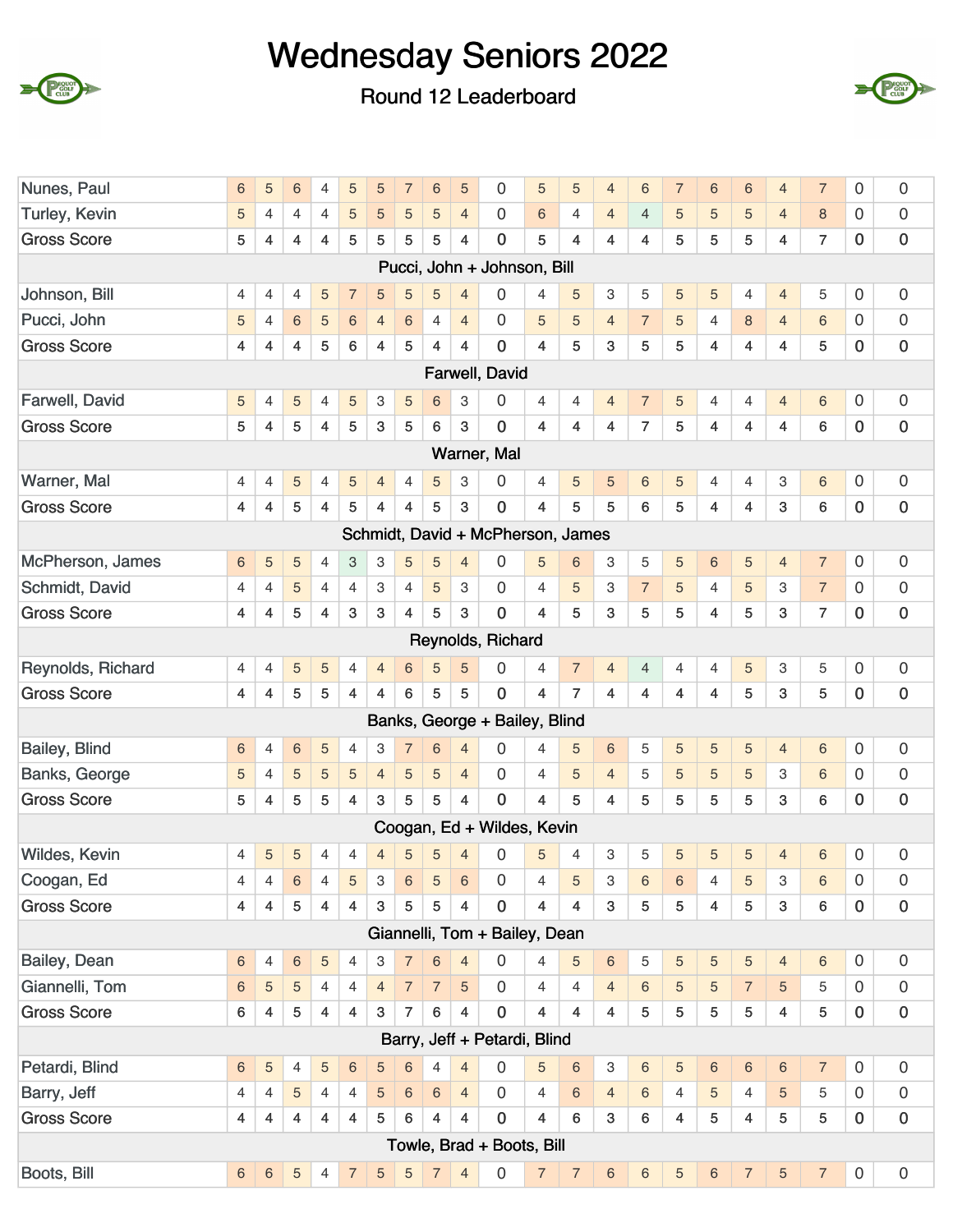



 $\Gamma$  CLUB

Round 12 Leaderboard

| Towle, Brad                                                                                                                                                                                                                                                                                                                                                                                    | $\overline{4}$ | 4 | 4 | 4              | 4 | 3              | 5              | 4                     | 3              | $\Omega$                    | 4 | 4   | $\overline{4}$ | 5     | 4        | 5              | 5 | 5              | 6 | 0 | $\mathbf 0$ |
|------------------------------------------------------------------------------------------------------------------------------------------------------------------------------------------------------------------------------------------------------------------------------------------------------------------------------------------------------------------------------------------------|----------------|---|---|----------------|---|----------------|----------------|-----------------------|----------------|-----------------------------|---|-----|----------------|-------|----------|----------------|---|----------------|---|---|-------------|
| <b>Gross Score</b>                                                                                                                                                                                                                                                                                                                                                                             | 4              | 4 | 4 | 4              | 4 | 3              | 5              | 4                     | 3              | $\mathbf 0$                 | 4 | 4   | 4              | 5     | 4        | 5              | 5 | 5              | 6 | 0 | $\pmb{0}$   |
|                                                                                                                                                                                                                                                                                                                                                                                                |                |   |   |                |   |                |                |                       |                | Bone, Robert + Nunes, Blind |   |     |                |       |          |                |   |                |   |   |             |
| $\boldsymbol{0}$<br>Nunes, Blind<br>5<br>5<br>5<br>$\overline{7}$<br>$\overline{7}$<br>6<br>$\Omega$<br>5<br>6<br>6<br>6<br>$\Omega$<br>6<br>5<br>7 <sup>1</sup><br>5<br>$\overline{4}$<br>6<br>$\overline{4}$<br>$\overline{4}$<br>$\Omega$<br>5<br>5<br>$\overline{2}$<br>5<br>0<br>5<br>5<br>5<br>$\Omega$<br>5<br>6<br>$\overline{4}$<br>6<br>$\overline{4}$<br>6<br>5<br>6<br>4<br>4<br>4 |                |   |   |                |   |                |                |                       |                |                             |   |     |                |       |          |                |   |                |   |   |             |
| Bone, Robert<br>5<br>$\mathbf 0$<br>Gross Score<br>5<br>5<br>5<br>5<br>5<br>$\mathbf 0$<br>5<br>5<br>$\overline{4}$<br>$\overline{2}$<br>6<br>5<br>4<br>$\overline{4}$<br>6<br>4<br>4<br>4                                                                                                                                                                                                     |                |   |   |                |   |                |                |                       |                |                             |   |     |                |       |          |                |   |                |   |   |             |
| Dias, Don + Dimock, Bob                                                                                                                                                                                                                                                                                                                                                                        |                |   |   |                |   |                |                |                       |                |                             |   |     |                |       | $\bf{0}$ |                |   |                |   |   |             |
|                                                                                                                                                                                                                                                                                                                                                                                                |                |   |   |                |   |                |                |                       |                |                             |   |     |                |       |          |                |   |                |   |   |             |
| Dimock, Bob                                                                                                                                                                                                                                                                                                                                                                                    | 5              | 4 | 5 | 5              | 5 | $\overline{4}$ | $\overline{7}$ | 5                     | $\overline{4}$ | 0                           | 5 | 5   | 3              | 5     | 5        | 5              | 6 | 3              | 6 | 0 | 0           |
| Dias, Don                                                                                                                                                                                                                                                                                                                                                                                      | 5              | 3 | 5 | $\overline{4}$ | 3 | $\overline{4}$ | 5              | 6                     | $\overline{4}$ | $\Omega$                    | 4 | 5   | 3              | 6     | 5        | $\overline{7}$ | 5 | $\overline{4}$ | 6 | 0 | 0           |
| <b>Gross Score</b>                                                                                                                                                                                                                                                                                                                                                                             | 5              | 3 | 5 | $\overline{4}$ | 3 | 4              | 5              | 5                     | $\overline{4}$ | $\mathbf 0$                 | 4 | 5   | 3              | 5     | 5        | 5              | 5 | 3              | 6 | 0 | $\bf{0}$    |
| <b>Starting Hole Start Hole</b>                                                                                                                                                                                                                                                                                                                                                                |                |   |   |                |   |                |                | Eagle or Better Eagle |                | <b>Birdie</b>               |   | Par |                | Bogey |          |                |   |                |   |   |             |
| Double Bogey or Worse Dbl. Bogey                                                                                                                                                                                                                                                                                                                                                               |                |   |   |                |   |                |                |                       |                |                             |   |     |                |       |          |                |   |                |   |   |             |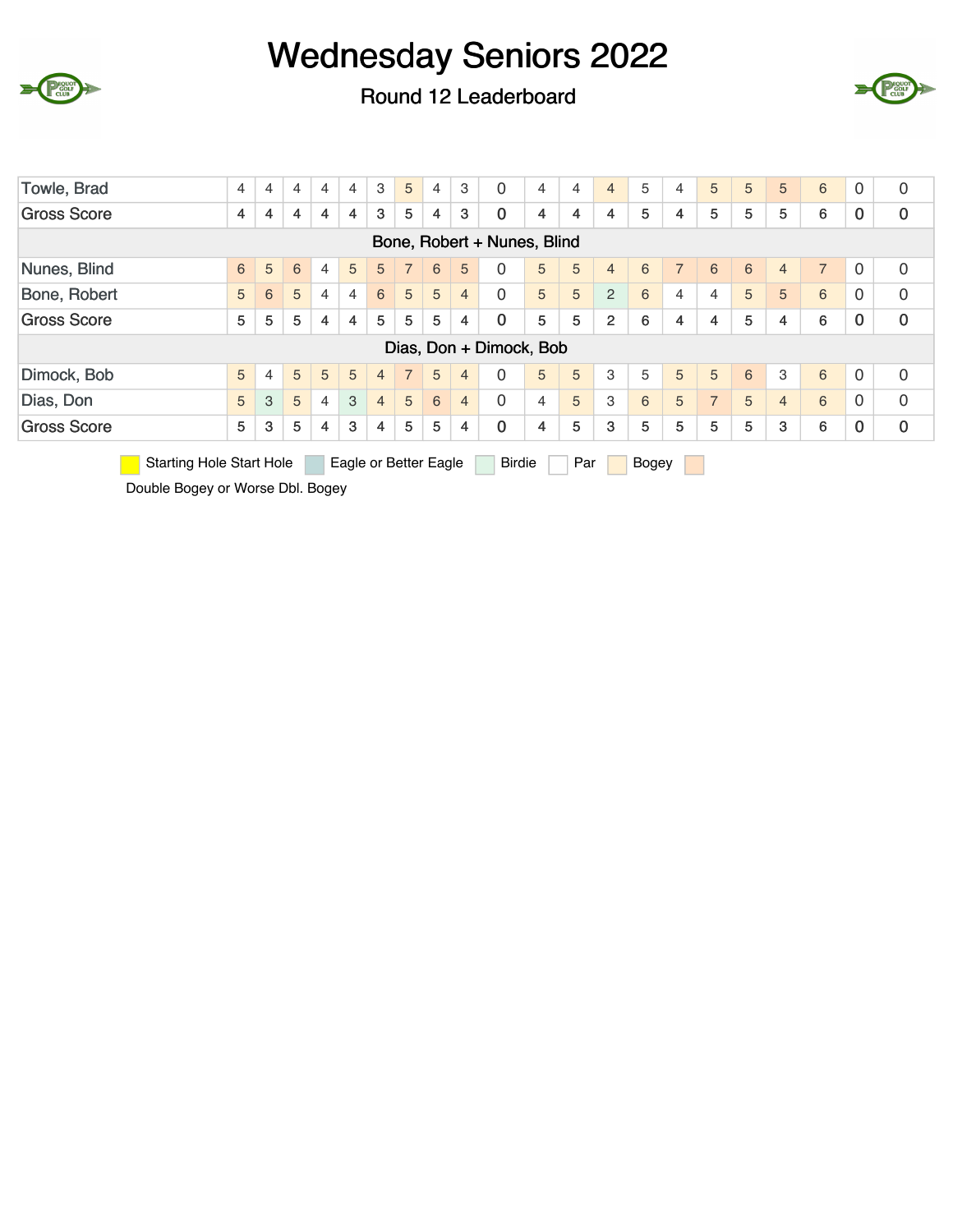

### Round 12 Leaderboard



#### Net Skins - Net Skins

| Players                 |     |                             |                         | <b>Skins</b>                           | <b>Purse</b> | <b>Details</b>                                                       |
|-------------------------|-----|-----------------------------|-------------------------|----------------------------------------|--------------|----------------------------------------------------------------------|
| <b>Pequot Golf Club</b> |     | Pullen, Rudy + Lacz, Peter  |                         |                                        | \$36.67      | Eagle on 4                                                           |
| <b>Pequot Golf Club</b> |     | Turley, Kevin + Nunes, Paul |                         | 1                                      | \$36.67      | Eagle on 13                                                          |
| <b>Pequot Golf Club</b> |     | Dias, Don + Dimock, Bob     |                         | 1                                      | \$36.67      | Eagle on 2                                                           |
|                         |     |                             |                         | <b>Total Purse Allocated: \$110.01</b> |              |                                                                      |
| Hole                    | Par | Score                       | Won                     |                                        | <b>Tie</b>   |                                                                      |
|                         | 4   | 3                           |                         |                                        |              | Barry, Jeff + Petardi, Blind, Coogan, Ed + Wildes, Kevin and 3 other |
| 2                       | 4   | $\overline{2}$              | Dias, Don + Dimock, Bob |                                        |              |                                                                      |
| Q.                      |     | c                           |                         |                                        |              | Allon Thomas + Roots Rlind Rarry, Joff + Potardi, Rlind and 5 other  |

| 3                 | 4              | 3                     |                             |                |                |   |                |             |                |               |                |                | Allen, Thomas + Boots, Blind, Barry, Jeff + Petardi, Blind and 5 other   |   |                |                           |                |   |   |            |                |                |                |       |
|-------------------|----------------|-----------------------|-----------------------------|----------------|----------------|---|----------------|-------------|----------------|---------------|----------------|----------------|--------------------------------------------------------------------------|---|----------------|---------------------------|----------------|---|---|------------|----------------|----------------|----------------|-------|
| 4                 | 4              | 2                     | Pullen, Rudy + Lacz, Peter  |                |                |   |                |             |                |               |                |                |                                                                          |   |                |                           |                |   |   |            |                |                |                |       |
| 5                 | 4              | $\overline{2}$        |                             |                |                |   |                |             |                |               |                |                | Dias, Don + Dimock, Bob and Schmidt, David + McPherson, James            |   |                |                           |                |   |   |            |                |                |                |       |
| 6                 | 3              | $\overline{c}$        |                             |                |                |   |                |             |                |               |                |                | Banks, George + Bailey, Blind and Giannelli, Tom + Bailey, Dean          |   |                |                           |                |   |   |            |                |                |                |       |
| 7                 | 4              | 3                     |                             |                |                |   |                |             |                |               |                |                | Schmidt, David + McPherson, James and Warner, Mal + Pelt, John           |   |                |                           |                |   |   |            |                |                |                |       |
| 8                 | 4              | 3                     |                             |                |                |   |                |             |                |               |                |                | Allen, Thomas + Boots, Blind, Barry, Jeff + Petardi, Blind and 2 other   |   |                |                           |                |   |   |            |                |                |                |       |
| 9                 | 3              | $\overline{2}$        |                             |                |                |   |                |             |                |               |                |                | Farwell, David and Schmidt, David + McPherson, James                     |   |                |                           |                |   |   |            |                |                |                |       |
| 10                | $\overline{4}$ | 3                     |                             |                |                |   |                |             |                |               |                |                | Banks, George + Bailey, Blind, Giannelli, Tom + Bailey, Dean and 3 other |   |                |                           |                |   |   |            |                |                |                |       |
| 11                | $\overline{4}$ | 3                     |                             |                |                |   |                |             |                |               |                |                | Coogan, Ed + Wildes, Kevin, Farwell, David and 3 other                   |   |                |                           |                |   |   |            |                |                |                |       |
| 12                | 3              | $\mathbf{2}^{\prime}$ |                             |                |                |   |                |             |                |               |                |                | Allen, Thomas + Boots, Blind, Bone, Robert + Nunes, Blind and 3 other    |   |                |                           |                |   |   |            |                |                |                |       |
| 13                | 5              | 3                     | Turley, Kevin + Nunes, Paul |                |                |   |                |             |                |               |                |                |                                                                          |   |                |                           |                |   |   |            |                |                |                |       |
| 14                | 4              | 3                     |                             |                |                |   |                |             |                |               |                |                | Allen, Thomas + Boots, Blind, Barry, Jeff + Petardi, Blind and 3 other   |   |                |                           |                |   |   |            |                |                |                |       |
| 15                | 4              | 3                     |                             |                |                |   |                |             |                |               |                |                | Pucci, John + Johnson, Bill and Schmidt, David + McPherson, James        |   |                |                           |                |   |   |            |                |                |                |       |
| 16                | 4              | 3                     |                             |                |                |   |                |             |                |               |                |                | Allen, Thomas + Boots, Blind, Barry, Jeff + Petardi, Blind and 4 other   |   |                |                           |                |   |   |            |                |                |                |       |
| 17                | 3              | $\overline{2}$        |                             |                |                |   |                |             |                |               |                |                | Dias, Don + Dimock, Bob, Pullen, Rudy + Lacz, Peter and 1 other          |   |                |                           |                |   |   |            |                |                |                |       |
| 18                | 5              | 4                     |                             |                |                |   |                |             |                |               |                |                | Allen, Thomas + Boots, Blind, Barry, Jeff + Petardi, Blind and 3 other   |   |                |                           |                |   |   |            |                |                |                |       |
|                   |                |                       |                             | $\mathbf{1}$   | $\overline{2}$ | 3 | 4              | 5           | 6              | 7             | 8              | 9              | Out 10 11                                                                |   |                | 12                        | 13             |   |   | $14$ 15 16 |                | $17$ 18 $\ln$  |                | Total |
|                   |                |                       |                             |                |                |   |                |             |                |               |                |                | Pullen, Rudy + Lacz, Peter                                               |   |                |                           |                |   |   |            |                |                |                |       |
| Lacz, Peter (19)  |                |                       |                             | $\overline{7}$ | 4              |   | 3              |             | 5              | $7^{\circ}$   | 5              | $\overline{4}$ | 1                                                                        | 4 | 5              | $\ensuremath{\mathsf{3}}$ | 6              | 5 | 8 |            | 5              | $7^{\circ}$    | $\overline{0}$ | 1     |
| Pullen, Rudy (14) |                |                       |                             | 5              | $\overline{4}$ | 5 |                | $5^{\circ}$ | $\overline{4}$ | $5^{\degree}$ | $\overline{5}$ | $\overline{4}$ | 1                                                                        | 5 | 5              | 3                         | 5              | 5 | 5 | 5          | 3              | $\overline{7}$ | $\overline{0}$ | 1     |
| <b>Net Score</b>  |                |                       |                             | 4              | 3              | 3 | $\overline{2}$ | 4           | 4              | 4             | 4              | 3              | 1                                                                        | 3 | $\overline{4}$ | $\overline{2}$            | $\overline{4}$ | 4 | 4 | 4          | $\overline{2}$ | 6              | $\bf{0}$       | 1     |
|                   |                |                       |                             |                |                |   |                |             |                |               |                |                | Turley, Kevin + Nunes, Paul                                              |   |                |                           |                |   |   |            |                |                |                |       |
| Nunes, Paul (17)  |                |                       |                             | 6              | 5              | 6 | 4              | 5           |                |               | 6              | 5              | $\mathbf 0$                                                              | 5 | 5              | $\overline{4}$            | 6              |   |   | 6          |                |                |                |       |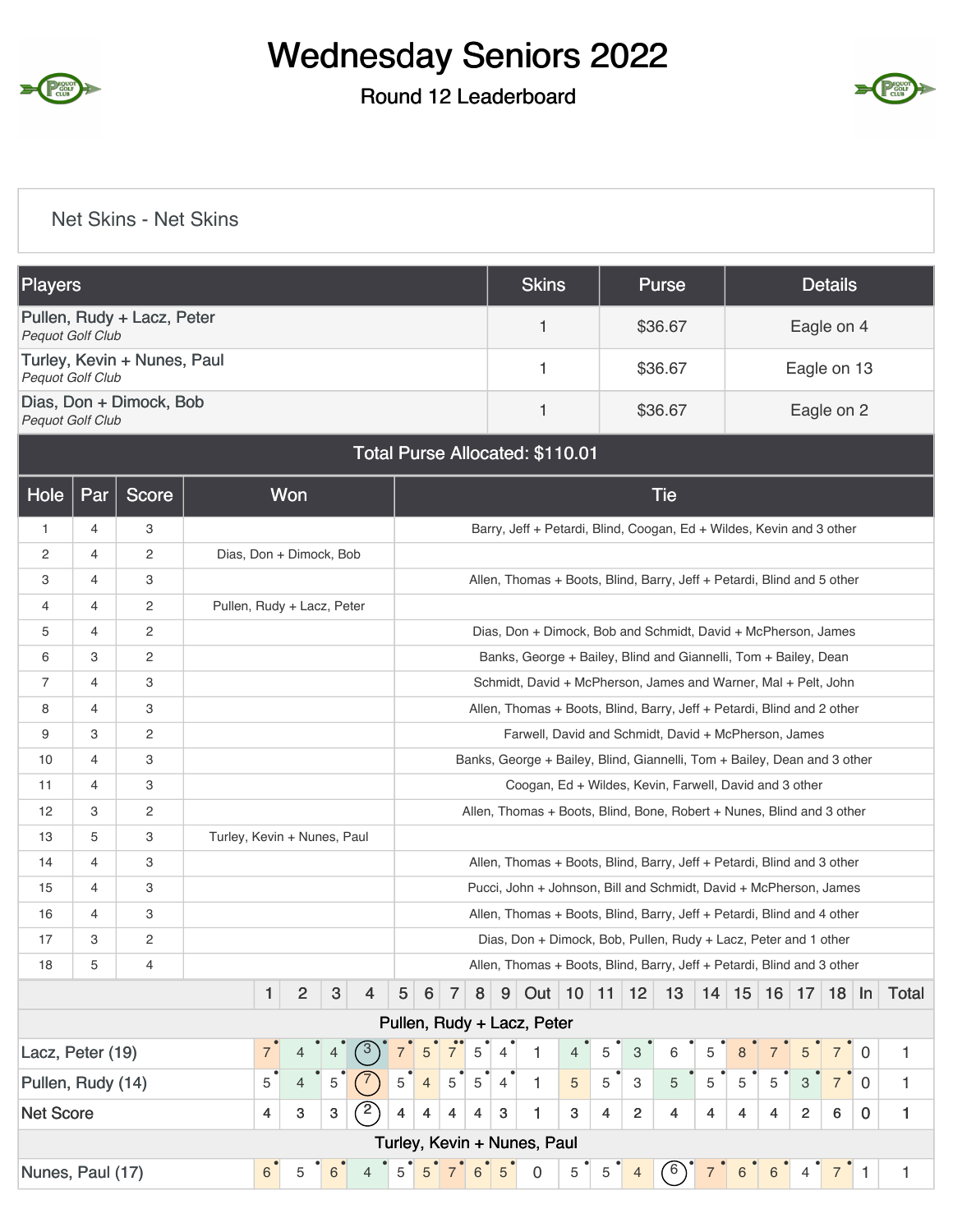





| Turley, Kevin (10)    | 5              | 4                       | $\overline{4}$  | $\overline{4}$ | $\sqrt{5}$     | 5                | 5              | 5              | $\overline{4}$  | $\mathbf 0$                        | 6                       | 4              | $\overline{4}$            | 4              | 5              | 5              | 5              | $\overline{4}$            | $\bf 8$        | 1              | 1                   |
|-----------------------|----------------|-------------------------|-----------------|----------------|----------------|------------------|----------------|----------------|-----------------|------------------------------------|-------------------------|----------------|---------------------------|----------------|----------------|----------------|----------------|---------------------------|----------------|----------------|---------------------|
| <b>Net Score</b>      | 4              | 4                       | 3               | 3              | $\overline{4}$ | $\overline{4}$   | 4              | 4              | 3               | $\mathbf 0$                        | 4                       | 3              | $\overline{4}$            | $\sqrt{3}$     | $\overline{4}$ | 5              | 4              | 3                         | 6              | 1              | 1                   |
|                       |                |                         |                 |                |                |                  |                |                |                 | Dias, Don + Dimock, Bob            |                         |                |                           |                |                |                |                |                           |                |                |                     |
| Dimock, Bob (18)      | 5              | 4                       | 5               | 5              | 5              | $\overline{4}$   |                | 5              | $\overline{4}$  | 1                                  | 5                       | 5              | 3                         | 5              | 5              | 5              | 6              | 3                         | 6              | $\mathbf 0$    | 1                   |
| Dias, Don (13)        | 5              | $\sqrt{3}$              | 5               | $\overline{4}$ | 3 <sup>1</sup> | $\overline{4}$   | $\overline{5}$ | $6\phantom{1}$ | $\overline{4}$  | 1                                  | $\overline{4}$          | 5              | 3                         | 6              | 5              | $\overline{7}$ | 5              | $\overline{4}$            | 6              | $\mathbf 0$    | $\mathbf{1}$        |
| <b>Net Score</b>      | 4              | $\overline{2}$          | $\overline{4}$  | 4              | $\overline{2}$ | $\boldsymbol{3}$ | $\overline{4}$ | 4              | 3               | 1                                  | 4                       | $\overline{4}$ | $\overline{2}$            | 4              | 4              | 4              | 4              | $\overline{2}$            | 5              | $\mathbf 0$    | 1                   |
|                       |                |                         |                 |                |                |                  |                |                |                 | Smyth, Paul + Wright, Leonard      |                         |                |                           |                |                |                |                |                           |                |                |                     |
| Wright, Leonard (16)  | 4 <sup>°</sup> | 5                       | 5               | $\overline{4}$ | 5              | $\overline{4}$   | 6              | 5              | 5               | $\overline{0}$                     | $\overline{4}$          | $\overline{4}$ | 3                         | 5              | 5              | 6              | 4              | 4                         | 6              | $\mathbf 0$    | 0                   |
| Smyth, Paul (14)      | $5^{\degree}$  | 5                       | $\overline{4}$  | $\overline{4}$ | $5^{\degree}$  | $\overline{4}$   | 6              | 5              | 5               | 0                                  | 6                       | 5              | 3                         | 5              | $\overline{4}$ | 5              | $\overline{7}$ | $\overline{4}$            | $\,8\,$        | $\mathbf 0$    | $\mathsf{O}\xspace$ |
| <b>Net Score</b>      | 3              | 4                       | 3               | 3              | 4              | 4                | 5              | 4              | 4               | $\mathbf 0$                        | 3                       | 3              | 3                         | 4              | 3              | 4              | 3              | 3                         | 5              | $\mathbf{0}$   | $\mathbf 0$         |
|                       |                |                         |                 |                |                |                  |                |                |                 | Pucci, John + Johnson, Bill        |                         |                |                           |                |                |                |                |                           |                |                |                     |
| Johnson, Bill (18)    | 4              | 4                       | $\overline{4}$  | 5              | $\overline{7}$ | 5                | 5              | 5              | $\overline{4}$  | 0                                  | $\overline{4}$          | 5              | $\ensuremath{\mathsf{3}}$ | 5              | 5              | 5              | 4              | 4                         | 5              | $\mathbf 0$    | 0                   |
| Pucci, John (13)      | $5^{\degree}$  | $\overline{4}$          | $6\phantom{1}6$ | $\overline{5}$ | 6 <sup>o</sup> | $\overline{4}$   | $6\phantom{1}$ | $4^{\degree}$  | $\overline{4}$  | $\mathbf 0$                        | 5                       | 5              | $\overline{4}$            | $\overline{7}$ | 5              | $\overline{4}$ | $\,8\,$        | $\overline{4}$            | 6              | $\mathbf 0$    | $\mathsf{O}\xspace$ |
| <b>Net Score</b>      | 3              | 3                       | 3               | 4              | 5              | $\overline{4}$   | 4              | 3              | 3               | $\mathbf 0$                        | 3                       | $\overline{4}$ | $\overline{2}$            | 4              | 4              | 3              | 3              | 3                         | 4              | $\mathbf 0$    | $\pmb{0}$           |
|                       |                |                         |                 |                |                |                  |                |                | Farwell, David  |                                    |                         |                |                           |                |                |                |                |                           |                |                |                     |
| Farwell, David (10)   | $5^{\degree}$  | 4                       | 5               | $\overline{4}$ | 5              | 3                | 5              | 6              | 3               | $\mathbf 0$                        | 4                       | 4              | $\overline{4}$            | $\overline{7}$ | 5              | 4              | 4              | $\overline{4}$            | 6              | $\mathbf 0$    | $\boldsymbol{0}$    |
| <b>Net Score</b>      | 4              | 4                       | 4               | 4              | 5              | $\mathbf{3}$     | $\overline{4}$ | 5              | 2               | $\mathbf 0$                        | $\overline{\mathbf{4}}$ | 3              | 4                         | 6              | 4              | $\overline{4}$ | 3              | $\overline{4}$            | 5              | $\mathbf{0}$   | $\pmb{0}$           |
|                       |                |                         |                 |                |                |                  |                |                |                 | Schmidt, David + McPherson, James  |                         |                |                           |                |                |                |                |                           |                |                |                     |
| McPherson, James (15) | 6 <sup>1</sup> | 5                       | 5               | $\overline{4}$ | 3              | 3                | 5              | 5              | $\overline{4}$  | $\Omega$                           | 5                       | 6              | 3                         | 5              | 5              | 6              | 5              | 4                         | 7              | 0              | 0                   |
| Schmidt, David (14)   | $4^{\degree}$  | $\overline{4}$          | 5               | $\overline{4}$ | $4^{\circ}$    | $\,3$            | $4^{\degree}$  | $\,$ 5 $\,$    | $3^{\circ}$     | $\mathbf 0$                        | $\overline{4}$          | 5              | 3                         | $\overline{7}$ | 5              | $\overline{4}$ | 5              | 3                         | $\overline{7}$ | $\mathbf 0$    | $\mathsf{O}\xspace$ |
| <b>Net Score</b>      | 3              | 3                       | 4               | 3              | $\overline{2}$ | 3                | 3              | 4              | $\overline{2}$  | $\mathbf 0$                        | 4                       | 4              | 3                         | 4              | 4              | 3              | 4              | $\overline{2}$            | 6              | $\mathbf 0$    | $\pmb{0}$           |
|                       |                |                         |                 |                |                |                  |                |                |                 | Warner, Mal + Pelt, John           |                         |                |                           |                |                |                |                |                           |                |                |                     |
| Pelt, John (23)       | 6              | 5                       | $\overline{6}$  | 6              | $\overline{4}$ | 6                | 7              | $\overline{6}$ | 6               | $\mathbf 0$                        | 6                       | 5              | 4                         | 6              | $\overline{6}$ | 6              | $5^{\circ}$    | 4                         | 6              | $\mathbf 0$    | $\boldsymbol{0}$    |
| Warner, Mal (6)       | 4              | $\overline{4}$          | 5               | $\overline{4}$ | 5              | $\overline{4}$   | $\overline{4}$ | 5              | 3               | $\mathbf 0$                        | 4                       | 5              | 5                         | 6              | 5              | $\overline{4}$ | 4              | 3                         | 6              | 0              | $\boldsymbol{0}$    |
| <b>Net Score</b>      | 4              | 4                       | 4               | 4              | 3              | 4                | 3              | 4              | 3               | $\mathbf 0$                        | 4                       | 4              | 3                         | 5              | 4              | 4              | 3              | 3                         | 5              | $\mathbf 0$    | $\pmb{0}$           |
|                       |                |                         |                 |                |                |                  |                |                |                 | Allen, Thomas + Boots, Blind       |                         |                |                           |                |                |                |                |                           |                |                |                     |
| Boots, Blind (17)     | 6 <sup>1</sup> | 6                       | 5               | $\overline{4}$ |                | 5                | 5              |                | $\overline{4}$  | $\mathbf 0$                        | $7^{\degree}$           | $\overline{7}$ | $\,6\,$                   | 6              | 5              | 6              | $\overline{7}$ | 5                         | $\overline{7}$ | $\mathbf 0$    | $\mathsf{O}\xspace$ |
| Allen, Thomas (5)     | 4              | 3                       | 4 <sup>1</sup>  | $\sqrt{5}$     | 3              | $\overline{4}$   | 5              | $\overline{4}$ | 3               | $\mathbf 0$                        | $\overline{4}$          | 4              | $\mathbf{2}$              | 6              | $\overline{4}$ | 5              | $\overline{4}$ | $\overline{5}$            | $\overline{4}$ | $\mathbf 0$    | $\mathsf{O}\xspace$ |
| <b>Net Score</b>      | 4              | 3                       | 3               | 3              | 3              | 4                | 4              | 3              | 3               | $\pmb{0}$                          | 4                       | $\overline{4}$ | $\overline{2}$            | 5              | $\mathbf{3}$   | $\overline{5}$ | $\mathbf{3}$   | $\overline{4}$            | $\overline{4}$ | $\mathbf 0$    | $\pmb{0}$           |
|                       |                |                         |                 |                |                |                  |                |                |                 | Reynolds, Richard + Petardi, James |                         |                |                           |                |                |                |                |                           |                |                |                     |
| Petardi, James (15)   | 6 <sup>°</sup> | 5                       | $\overline{4}$  | 5              | $6\phantom{1}$ | 5                | $6^{\degree}$  | $4^{\degree}$  | $\overline{4}$  | 0                                  | 5                       | $\,6\,$        | $\ensuremath{\mathsf{3}}$ | 6              | 5              | 6              | $\,6\,$        | $\,6\,$                   | $\overline{7}$ | $\mathbf 0$    | $\mathsf{O}\xspace$ |
| Reynolds, Richard (8) | $\overline{4}$ | $\overline{4}$          | $5^{\circ}$     | 5              | $\overline{4}$ | $\overline{4}$   | 6              | 5              | $5\overline{)}$ | $\mathbf 0$                        | $\overline{4}$          | $\overline{7}$ | $\overline{4}$            | $\overline{4}$ | $\overline{4}$ | $\overline{4}$ | 5              | $\ensuremath{\mathsf{3}}$ | 5              | $\overline{0}$ | $\mathsf{O}\xspace$ |
| <b>Net Score</b>      | 4              | $\overline{\mathbf{4}}$ | 3               | 4              | $\overline{4}$ | 4                | 5              | 3              | 3               | $\mathbf 0$                        | $\overline{4}$          | 5              | 3                         | 4              | 3              | $\overline{4}$ | $\overline{4}$ | $\mathbf{3}$              | $\overline{4}$ | $\mathbf 0$    | $\pmb{0}$           |
|                       |                |                         |                 |                |                |                  |                |                |                 | Banks, George + Bailey, Blind      |                         |                |                           |                |                |                |                |                           |                |                |                     |
| Bailey, Blind (17)    | 6 <sup>°</sup> | $\overline{4}$          | $\,6\,$         | 5              | 4 <sup>°</sup> | $3^{\circ}$      | $7^{\degree}$  | $\,6\,$        | $\overline{4}$  | $\mathbf 0$                        | $\overline{4}$          | 5              | $\,6\,$                   | 5              | 5              | 5              | 5              | $\overline{4}$            | 6              | $\mathbf 0$    | $\boldsymbol{0}$    |
| Banks, George (11)    | $5^{\degree}$  | $\overline{4}$          | 5               | $\overline{5}$ | 5              | $\overline{4}$   | 5              | $5^{\circ}$    | $\overline{4}$  | $\mathbf 0$                        | $\overline{4}$          | 5              | $\overline{4}$            | 5              | 5              | 5              | 5              | $\ensuremath{\mathsf{3}}$ | 6              | $\overline{0}$ | $\boldsymbol{0}$    |
| <b>Net Score</b>      | 4              | 3                       | $\overline{4}$  | 4              | 3              | $\overline{2}$   | 4              | 4              | 3               | $\pmb{0}$                          | 3                       | 4              | 4                         | 4              | 4              | 4              | 4              | 3                         | 5              | 0              | $\pmb{0}$           |